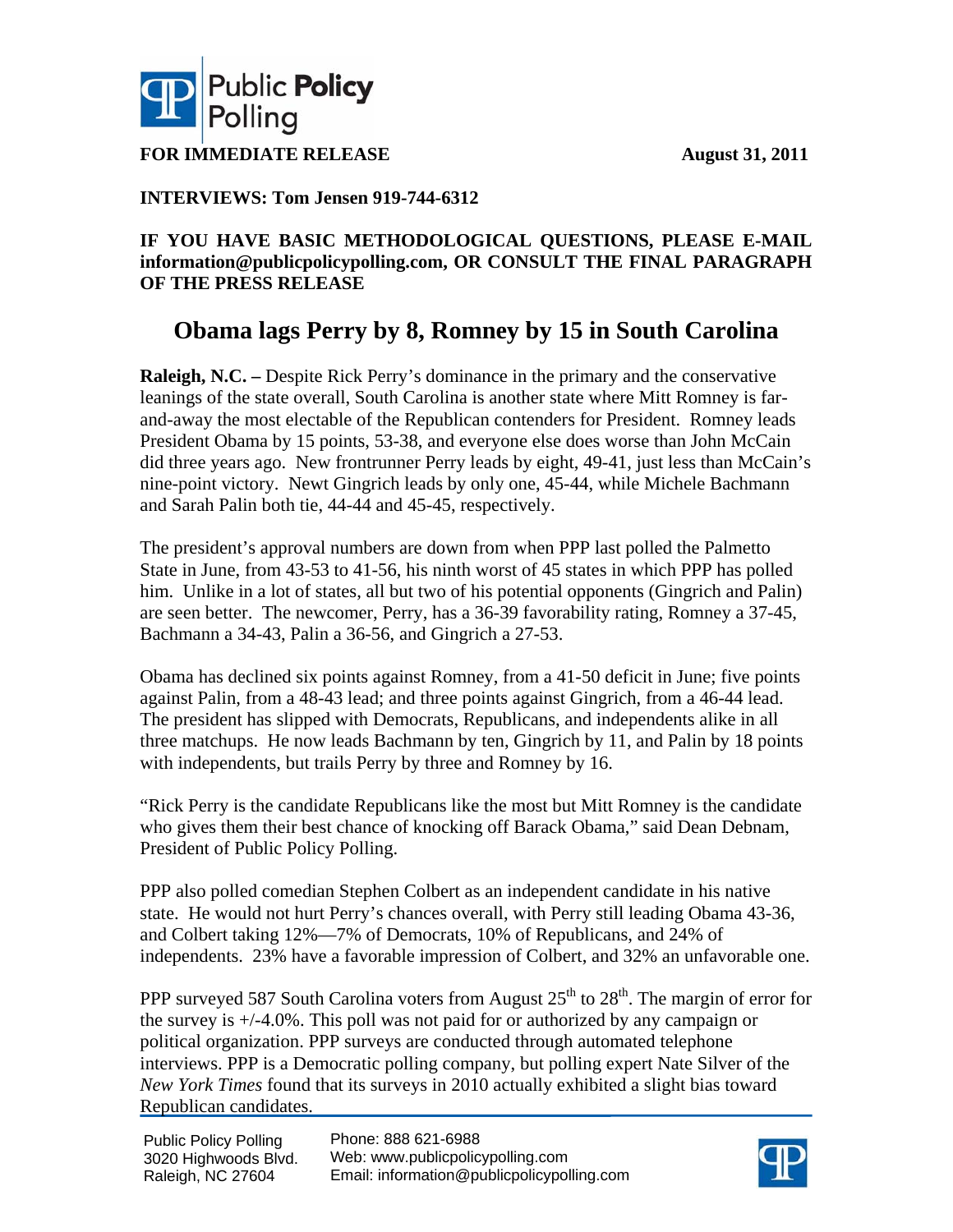

# **South Carolina Survey Results**

| Q1 | Do you approve or disapprove of President<br>Barack Obama's job performance? |    |
|----|------------------------------------------------------------------------------|----|
|    |                                                                              |    |
|    |                                                                              |    |
|    |                                                                              | 4% |
| Q2 | Do you have a favorable or unfavorable opinion<br>of Michele Bachmann?       |    |
|    |                                                                              |    |
|    |                                                                              |    |
|    |                                                                              |    |
| Q3 | Do you have a favorable or unfavorable opinion<br>of Newt Gingrich?          |    |
|    |                                                                              |    |
|    |                                                                              |    |
|    |                                                                              |    |
| Q4 | Do you have a favorable or unfavorable opinion<br>of Sarah Palin?            |    |
|    |                                                                              |    |
|    |                                                                              |    |
|    |                                                                              |    |
| Q5 | Do you have a favorable or unfavorable opinion<br>of Rick Perry?             |    |
|    |                                                                              |    |
|    |                                                                              |    |
|    |                                                                              |    |
| Q6 | Do you have a favorable or unfavorable opinion<br>of Mitt Romney?            |    |
|    |                                                                              |    |
|    |                                                                              |    |
|    |                                                                              |    |

| Q7  | If the candidates for President next year were<br>Democrat Barack Obama and Republican<br>Michele Bachmann, who would you vote for? |  |
|-----|-------------------------------------------------------------------------------------------------------------------------------------|--|
|     |                                                                                                                                     |  |
|     |                                                                                                                                     |  |
|     |                                                                                                                                     |  |
| Q8  | If the candidates for President next year were<br>Democrat Barack Obama and Republican<br>Newt Gingrich, who would you vote for?    |  |
|     |                                                                                                                                     |  |
|     |                                                                                                                                     |  |
|     |                                                                                                                                     |  |
| Q9  | If the candidates for President next year were<br>Democrat Barack Obama and Republican<br>Sarah Palin, who would you vote for?      |  |
|     |                                                                                                                                     |  |
|     |                                                                                                                                     |  |
|     |                                                                                                                                     |  |
|     | Q10 If the candidates for President next year were<br>Democrat Barack Obama and Republican Rick<br>Perry, who would you vote for?   |  |
|     |                                                                                                                                     |  |
|     |                                                                                                                                     |  |
|     |                                                                                                                                     |  |
| Q11 | If the candidates for President next year were<br>Democrat Barack Obama and Republican Mitt<br>Romney, who would you vote for?      |  |
|     |                                                                                                                                     |  |
|     |                                                                                                                                     |  |
|     |                                                                                                                                     |  |

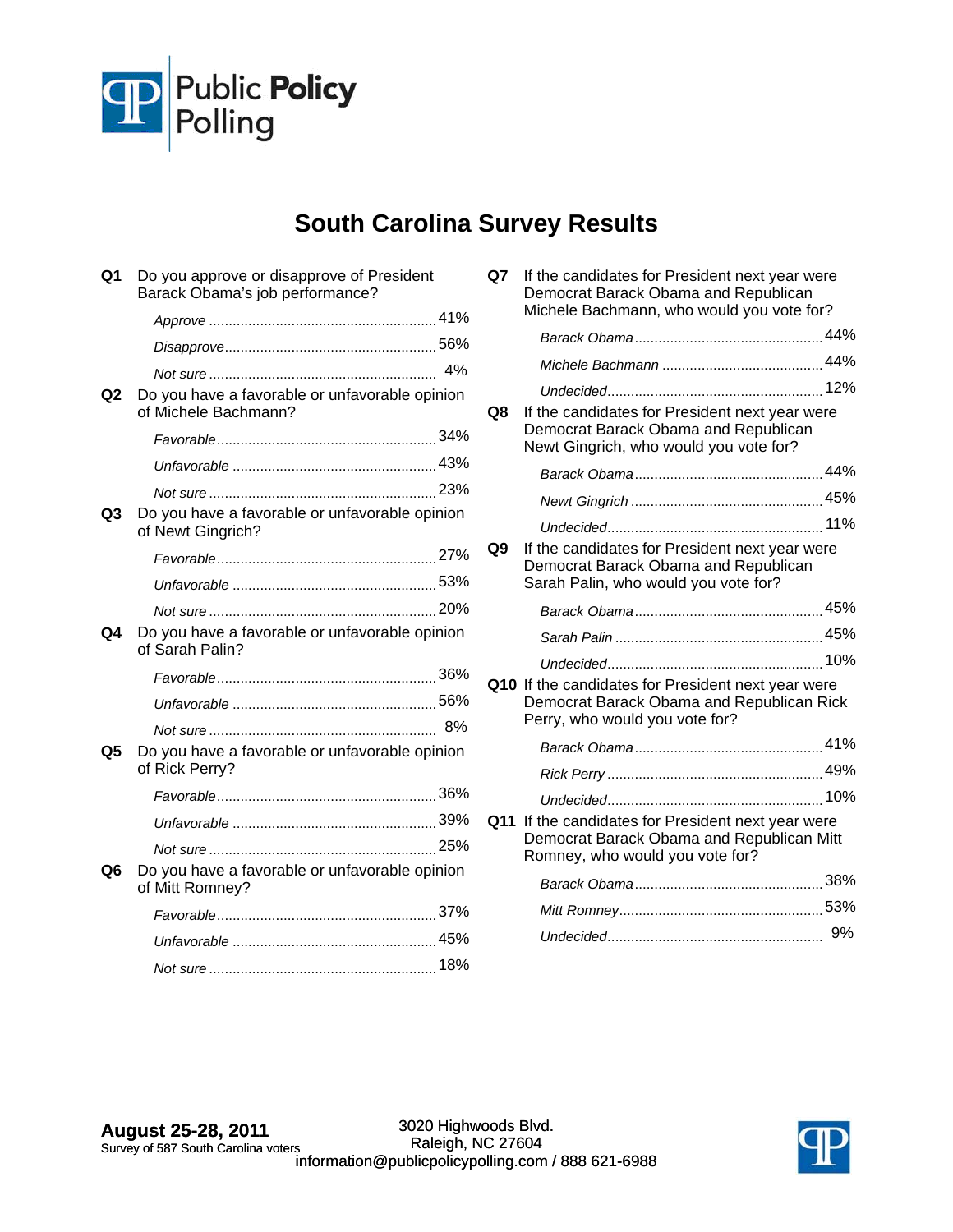

| Q12 Do you have a favorable or unfavorable opinion<br>of Stephen Colbert?                                                                                                        |  |
|----------------------------------------------------------------------------------------------------------------------------------------------------------------------------------|--|
|                                                                                                                                                                                  |  |
|                                                                                                                                                                                  |  |
|                                                                                                                                                                                  |  |
| Q13 If the candidates for President next year were<br>Democrat Barack Obama, Republican Rick<br>Perry, and Stephen Colbert running as an<br>independent, who would you vote for? |  |
|                                                                                                                                                                                  |  |
|                                                                                                                                                                                  |  |
|                                                                                                                                                                                  |  |
|                                                                                                                                                                                  |  |
| Q14 Who did you vote for President in 2008?                                                                                                                                      |  |
|                                                                                                                                                                                  |  |
|                                                                                                                                                                                  |  |
| Someone else/Don't remember  11%                                                                                                                                                 |  |
| Q15 Would you describe yourself as very liberal,<br>somewhat liberal, moderate, somewhat<br>conservative, or very conservative?                                                  |  |
|                                                                                                                                                                                  |  |
|                                                                                                                                                                                  |  |
|                                                                                                                                                                                  |  |
|                                                                                                                                                                                  |  |
|                                                                                                                                                                                  |  |

| Q16 If you are a woman, press 1. If a man, press 2.                                                                                    |
|----------------------------------------------------------------------------------------------------------------------------------------|
|                                                                                                                                        |
|                                                                                                                                        |
| Q17 If you are a Democrat, press 1. If a Republican,<br>press 2. If you are an independent or identify<br>with another party, press 3. |
|                                                                                                                                        |
|                                                                                                                                        |
|                                                                                                                                        |
| Q18 If you are white, press 1. If African-American,<br>press 2. If other, press 3.                                                     |
|                                                                                                                                        |
|                                                                                                                                        |
|                                                                                                                                        |
| Q19 If you are 18 to 29 years old, press 1. If 30 to<br>45, press 2. If 46 to 65, press 3. If you are<br>older than 65, press 4.       |
|                                                                                                                                        |
|                                                                                                                                        |
|                                                                                                                                        |
|                                                                                                                                        |
|                                                                                                                                        |

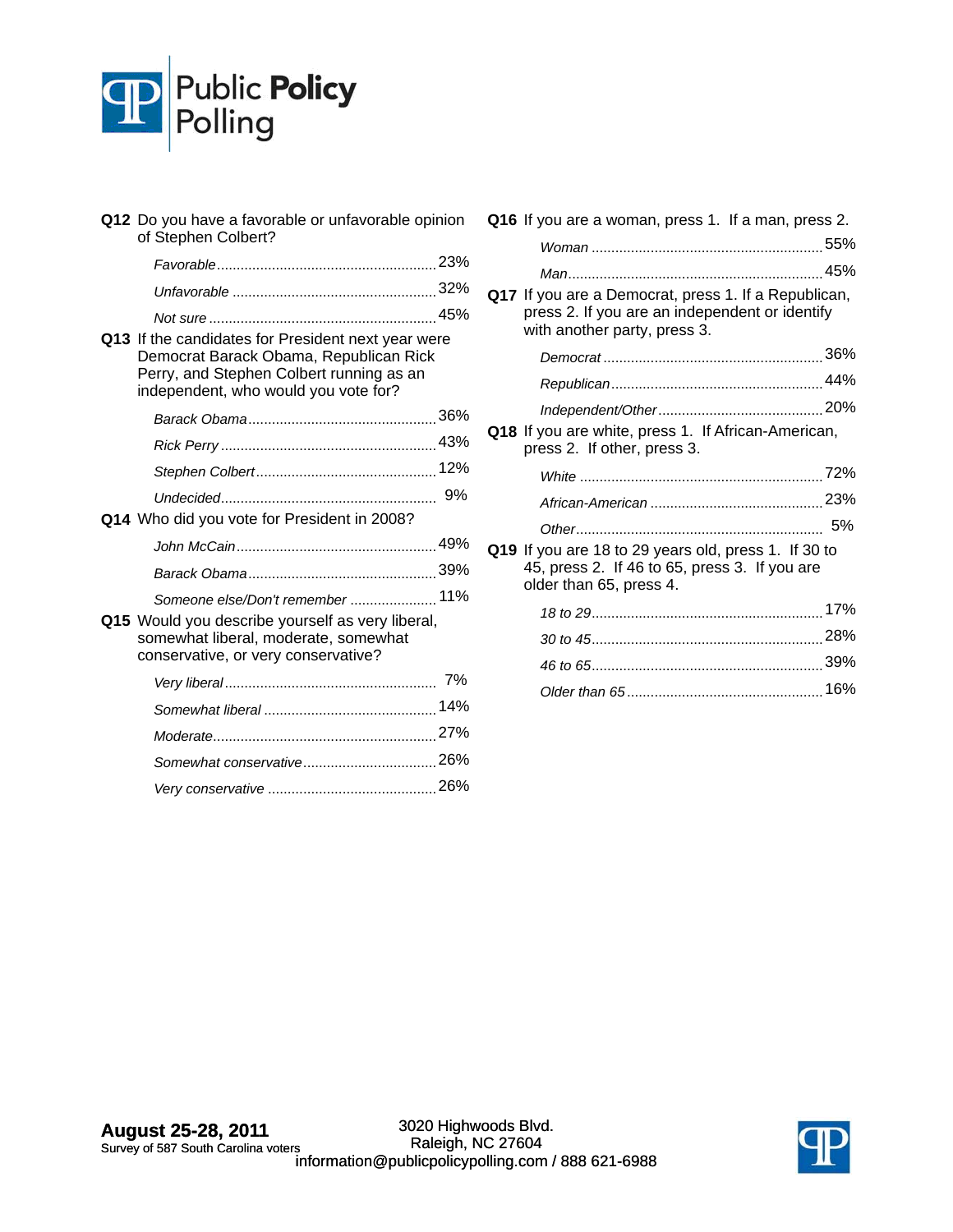

|                |             | <b>2008 Vote</b> |     |                                            |  |  |  |
|----------------|-------------|------------------|-----|--------------------------------------------|--|--|--|
|                | <b>Base</b> | McCain Obama     |     | John Barack Someone else/Don't<br>remember |  |  |  |
| Obama Approval |             |                  |     |                                            |  |  |  |
| Approve 41%    |             | 8%               | 85% | 26%                                        |  |  |  |
| Disapprove     | 56%         | 90%              | 11% | 61%                                        |  |  |  |
| Not sure       | 4%          | 2%               | 4%  | 13%                                        |  |  |  |

|                                 |             | <b>2008 Vote</b> |     |                                            |
|---------------------------------|-------------|------------------|-----|--------------------------------------------|
|                                 | <b>Base</b> | McCain Obama     |     | John Barack Someone else/Don't<br>remember |
| <b>Bachmann</b><br>Favorability |             |                  |     |                                            |
| Favorable 34%                   |             | 48%              | 22% | 18%                                        |
| Unfavorable                     | 43%         | 29%              | 58% | 50%                                        |
| Not sure 23%                    |             | 24%              | 20% | 32%                                        |

|                              |      |               | <b>2008 Vote</b> |                                            |  |  |
|------------------------------|------|---------------|------------------|--------------------------------------------|--|--|
|                              | Base | McCain IObama |                  | John Barack Someone else/Don't<br>remember |  |  |
| <b>Gingrich Favorability</b> |      |               |                  |                                            |  |  |
| Favorable   27%              |      | 42%           | 10%              | 23%                                        |  |  |
| Unfavorable 53%              |      | 35%           | 76%              | 45%                                        |  |  |
| Not sure 20%                 |      | 23%           | 13%              | 32%                                        |  |  |

|                           |             | <b>2008 Vote</b> |     |                                            |  |
|---------------------------|-------------|------------------|-----|--------------------------------------------|--|
|                           | <b>Base</b> | McCain Obama     |     | John Barack Someone else/Don't<br>remember |  |
| <b>Palin Favorability</b> |             |                  |     |                                            |  |
| Favorable 36%             |             | 62%              | 3%  | 37%                                        |  |
| Unfavorable               | 56%         | 30%              | 93% | 45%                                        |  |
| Not sure                  | 8%          | 9%               | 4%  | 17%                                        |  |

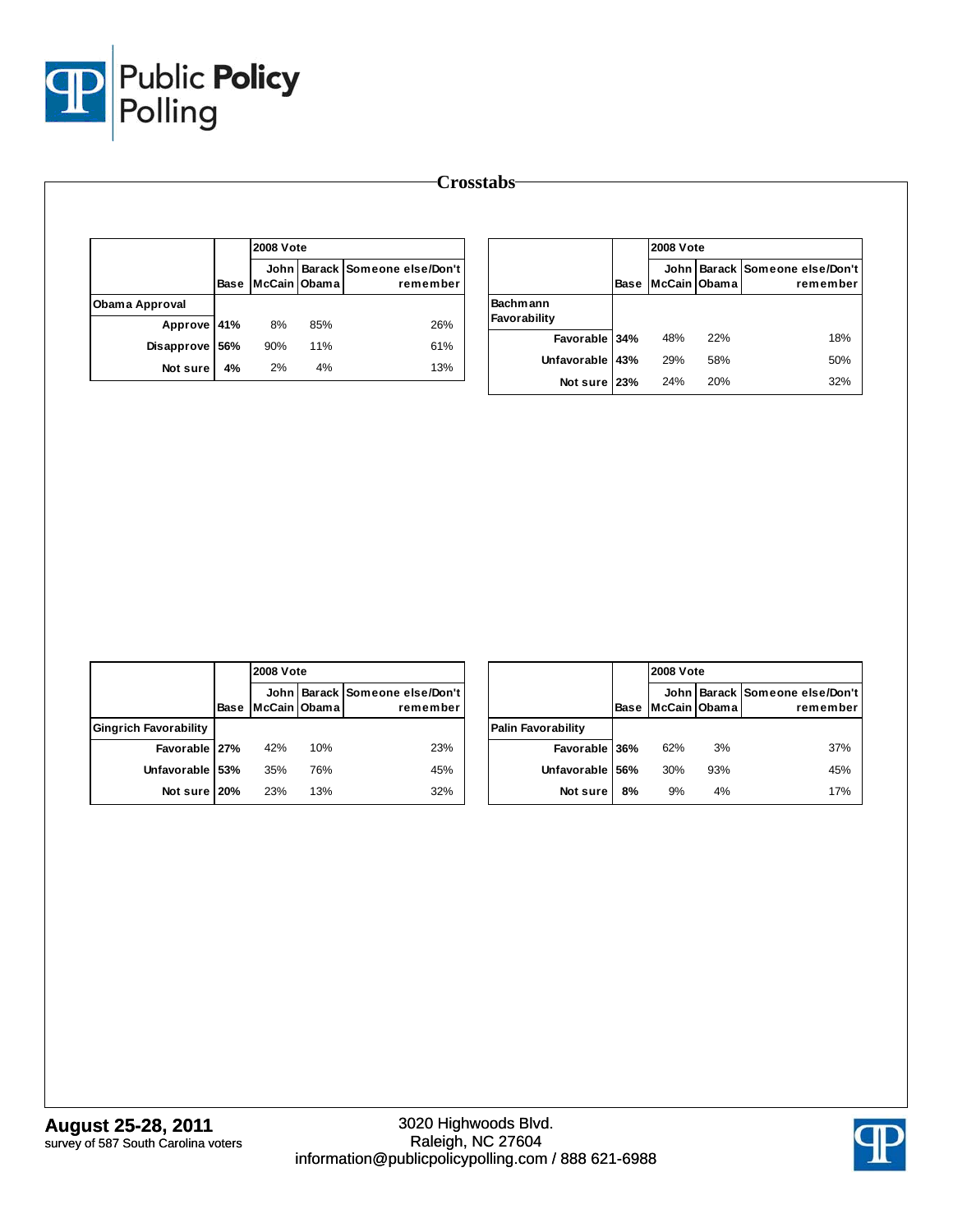

|                           |      |              | <b>2008 Vote</b> |                                            |  |              |  |
|---------------------------|------|--------------|------------------|--------------------------------------------|--|--------------|--|
|                           | Base | McCain Obama |                  | John Barack Someone else/Don't<br>remember |  |              |  |
| <b>Perry Favorability</b> |      |              |                  |                                            |  | <b>Romne</b> |  |
| Favorable 36%             |      | 56%          | 10%              | 38%                                        |  |              |  |
| Unfavorable 39%           |      | 18%          | 71%              | 20%                                        |  |              |  |
| Not sure 25%              |      | 27%          | 19%              | 42%                                        |  |              |  |

|                            |             | <b>2008 Vote</b> |     |                                            |
|----------------------------|-------------|------------------|-----|--------------------------------------------|
|                            | <b>Base</b> | McCain Obama     |     | John Barack Someone else/Don't<br>remember |
| <b>Romney Favorability</b> |             |                  |     |                                            |
| Favorable 37%              |             | 51%              | 18% | 42%                                        |
| Unfavorable                | 45%         | 30%              | 68% | 29%                                        |
| Not sure 18%               |             | 19%              | 14% | 29%                                        |

|                      |      |              | <b>2008 Vote</b> |                                            |  |  |
|----------------------|------|--------------|------------------|--------------------------------------------|--|--|
|                      | Base | McCain Obama |                  | John Barack Someone else/Don't<br>remember |  |  |
| Obama/Bachmann       |      |              |                  |                                            |  |  |
| Barack Obama 44%     |      | 11%          | 91%              | 26%                                        |  |  |
| Michele Bachmann 44% |      | 76%          | 4%               | 42%                                        |  |  |
| Undecided 12%        |      | 13%          | 5%               | 32%                                        |  |  |

|                  |      |              | <b>2008 Vote</b> |                                            |  |  |
|------------------|------|--------------|------------------|--------------------------------------------|--|--|
|                  | Base | McCain Obama |                  | John Barack Someone else/Don't<br>remember |  |  |
| Obama/Gingrich   |      |              |                  |                                            |  |  |
| Barack Obama 44% |      | 9%           | 92%              | 26%                                        |  |  |
| Newt Gingrich    | 45%  | 77%          | 6%               | 44%                                        |  |  |
| Undecided 11%    |      | 14%          | 3%               | 30%                                        |  |  |

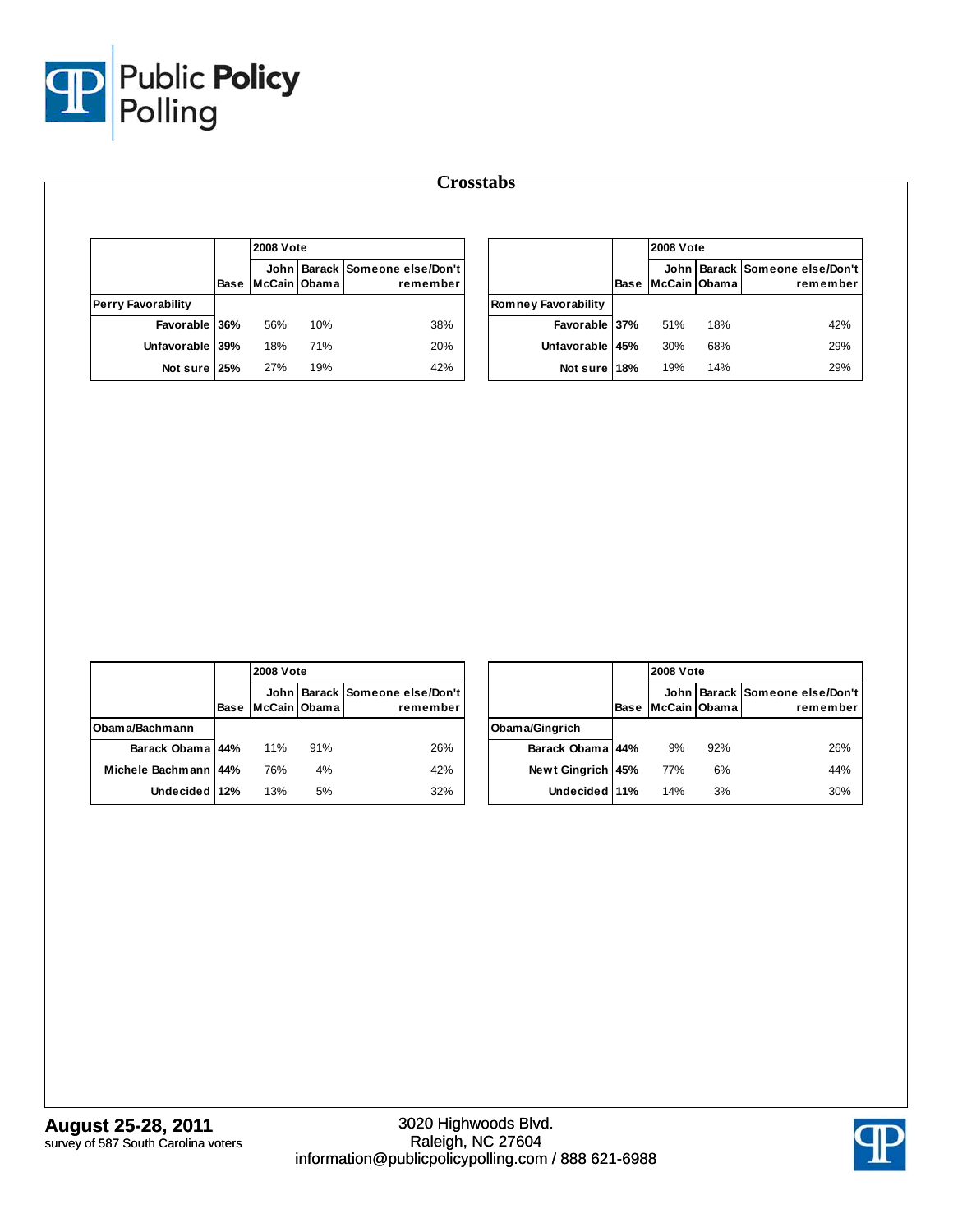

|                  |      | <b>2008 Vote</b> |     |                                            |  |  |
|------------------|------|------------------|-----|--------------------------------------------|--|--|
|                  | Base | McCain Obama     |     | John Barack Someone else/Don't<br>remember |  |  |
| Obama/Palin      |      |                  |     |                                            |  |  |
| Barack Obama 45% |      | 11%              | 94% | 25%                                        |  |  |
| Sarah Palin 45%  |      | 78%              | 4%  | 45%                                        |  |  |
| Undecided 10%    |      | 11%              | 2%  | 30%                                        |  |  |

|                   |      | <b>2008 Vote</b> |     |                                            |  |  |
|-------------------|------|------------------|-----|--------------------------------------------|--|--|
|                   | Base | McCain Obama     |     | John Barack Someone else/Don't<br>remember |  |  |
| Obama/Perry       |      |                  |     |                                            |  |  |
| Barack Obama 41%  |      | 7%               | 90% | 15%                                        |  |  |
| <b>Rick Perry</b> | 49%  | 83%              | 8%  | 50%                                        |  |  |
| Undecided 10%     |      | 10%              | 3%  | 35%                                        |  |  |

|                    |      |              | <b>2008 Vote</b> |                                            |  |  |  |
|--------------------|------|--------------|------------------|--------------------------------------------|--|--|--|
|                    | Base | McCain Obama |                  | John Barack Someone else/Don't<br>remember |  |  |  |
| Obama/Romney       |      |              |                  |                                            |  |  |  |
| Barack Obama 38%   |      | 7%           | 82%              | 20%                                        |  |  |  |
| <b>Mitt Romney</b> | 53%  | 87%          | 12%              | 46%                                        |  |  |  |
| <b>Undecided</b>   | 9%   | 6%           | 5%               | 34%                                        |  |  |  |

|                             |      |              | <b>2008 Vote</b> |                                            |  |  |  |
|-----------------------------|------|--------------|------------------|--------------------------------------------|--|--|--|
|                             | Base | McCain Obama |                  | John Barack Someone else/Don't<br>remember |  |  |  |
| <b>Colbert Favorability</b> |      |              |                  |                                            |  |  |  |
| Favorable 23%               |      | 16%          | 33%              | 20%                                        |  |  |  |
| Unfavorable 32%             |      | 34%          | 34%              | 18%                                        |  |  |  |
| Not sure 45%                |      | 51%          | 33%              | 62%                                        |  |  |  |

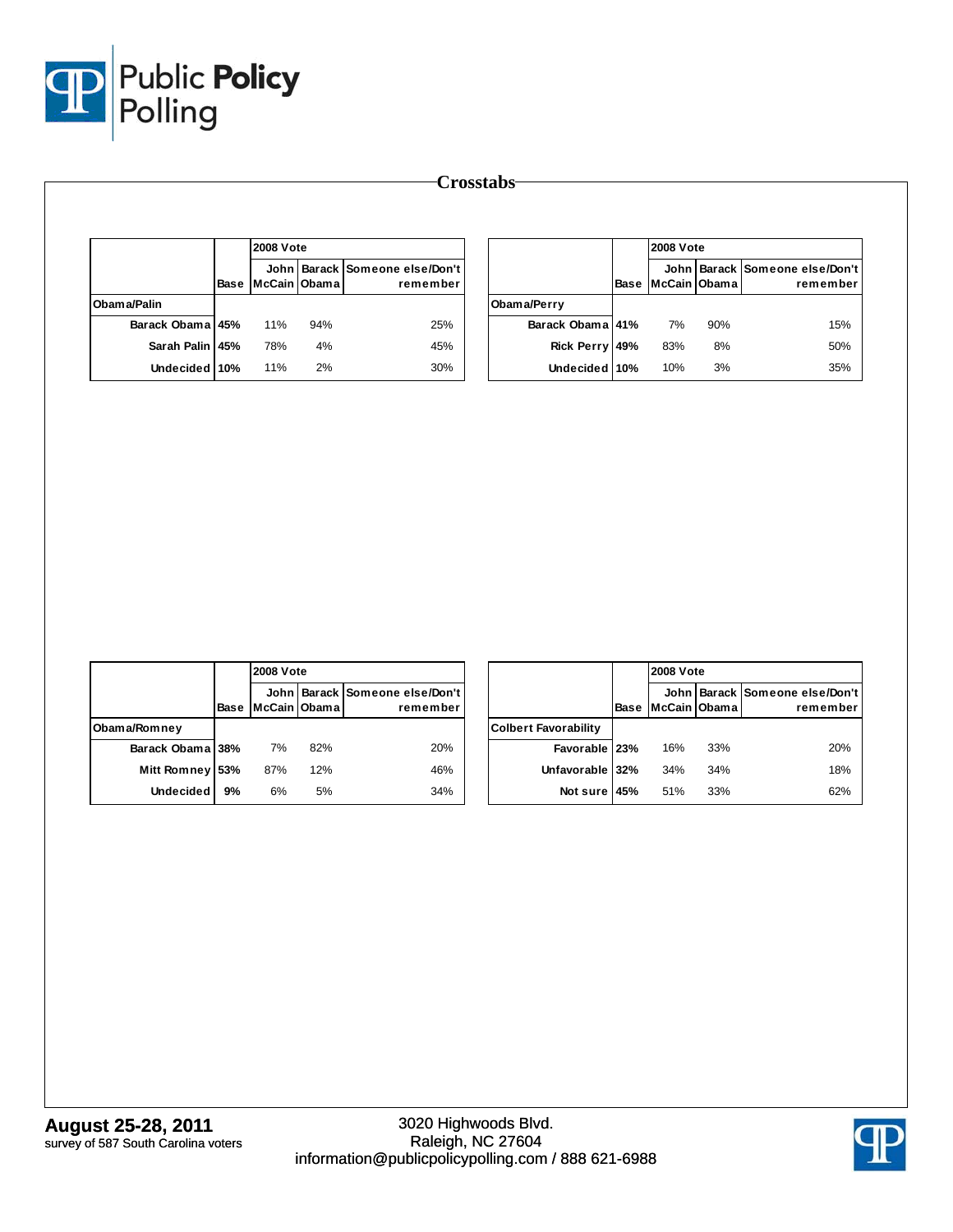

|                     |      | <b>2008 Vote</b> |     |                                            |  |  |
|---------------------|------|------------------|-----|--------------------------------------------|--|--|
|                     | Base | McCain Obama     |     | John Barack Someone else/Don't<br>remember |  |  |
| Obama/Perry/Colbert |      |                  |     |                                            |  |  |
| Barack Obama        | 36%  | 5%               | 82% | 10%                                        |  |  |
| <b>Rick Perry</b>   | 43%  | 74%              | 8%  | 27%                                        |  |  |
| Stephen Colbert 12% |      | 11%              | 7%  | 32%                                        |  |  |
| <b>Undecided</b>    | 9%   | 9%               | 3%  | 32%                                        |  |  |

|                |      | Ideology |               |     |                                                        |      |  |  |
|----------------|------|----------|---------------|-----|--------------------------------------------------------|------|--|--|
|                | Base | liberal  | Very Somewhat |     | Somewhat<br>liberal Moderate conservative conservative | Verv |  |  |
| Obama Approval |      |          |               |     |                                                        |      |  |  |
| Approve 41%    |      | 90%      | 73%           | 54% | 24%                                                    | 13%  |  |  |
| Disapprove 56% |      | 8%       | 24%           | 40% | 70%                                                    | 87%  |  |  |
| Not sure       | 4%   | 2%       | 3%            | 6%  | 6%                                                     | 1%   |  |  |

|                          |      | Ideology |               |                  |                                       |      |  |  |
|--------------------------|------|----------|---------------|------------------|---------------------------------------|------|--|--|
|                          | Base | liberal  | Very Somewhat | liberal Moderate | Somewhat<br>conservative conservative | Very |  |  |
| Bachmann<br>Favorability |      |          |               |                  |                                       |      |  |  |
| Favorable 34%            |      | 26%      | 25%           | 19%              | 40%                                   | 52%  |  |  |
| Unfavorable 43%          |      | 67%      | 70%           | 51%              | 36%                                   | 21%  |  |  |
| Not sure 23%             |      | 7%       | 5%            | 31%              | 25%                                   | 27%  |  |  |

|                              |      | Ideology |               |     |                                                        |      |  |  |  |
|------------------------------|------|----------|---------------|-----|--------------------------------------------------------|------|--|--|--|
|                              | Base | liberal  | Very Somewhat |     | Somewhat<br>liberal Moderate conservative conservative | Very |  |  |  |
| <b>Gingrich Favorability</b> |      |          |               |     |                                                        |      |  |  |  |
| Favorable 27%                |      | 9%       | 12%           | 15% | 36%                                                    | 43%  |  |  |  |
| Unfavorable 53%              |      | 76%      | 84%           | 62% | 41%                                                    | 32%  |  |  |  |
| Not sure 20%                 |      | 15%      | 3%            | 23% | 23%                                                    | 25%  |  |  |  |

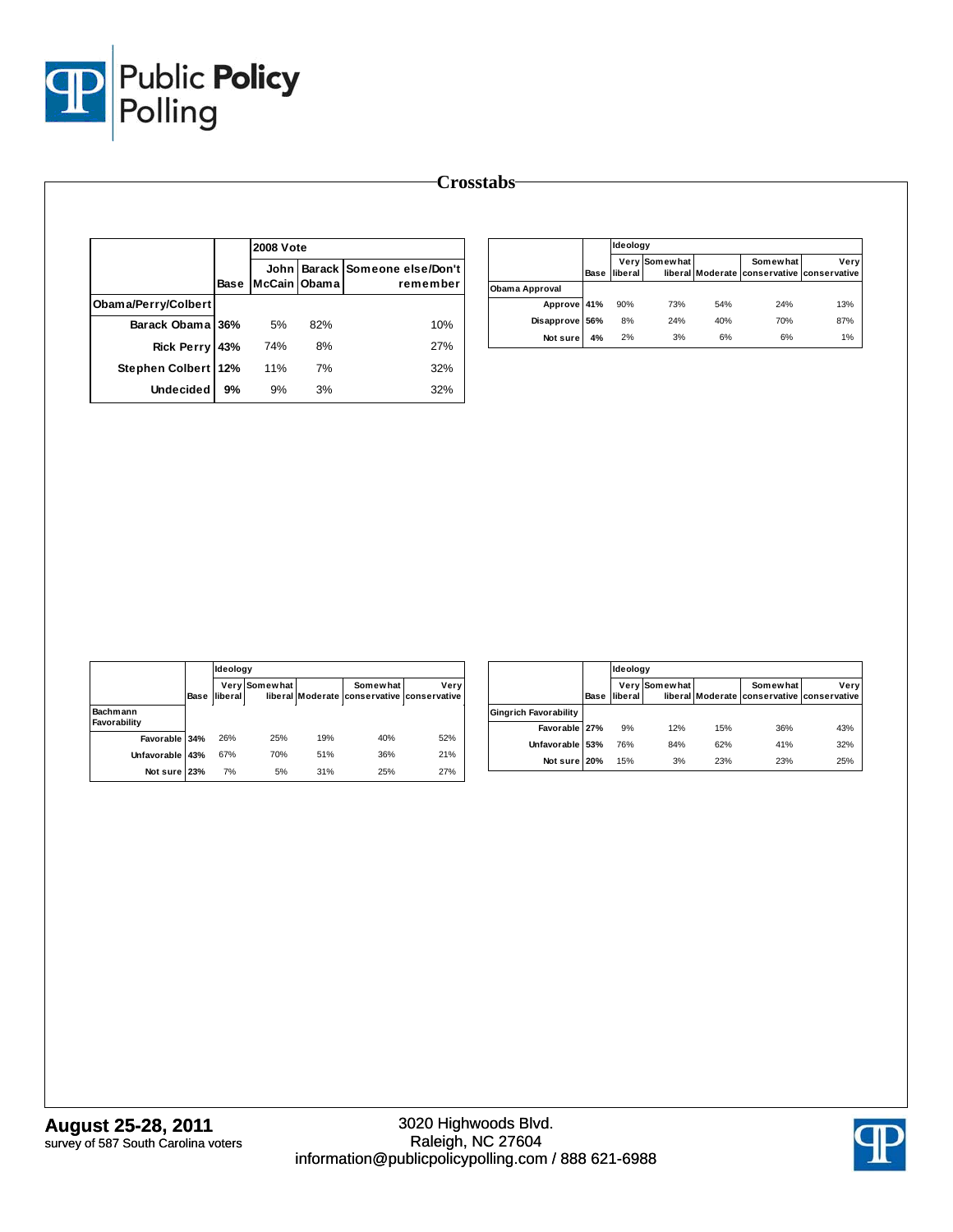

|                                             |      | Ideology |               |     |                                                        |      |                    |                  |      | Ideology         |                 |                  |                                            |      |
|---------------------------------------------|------|----------|---------------|-----|--------------------------------------------------------|------|--------------------|------------------|------|------------------|-----------------|------------------|--------------------------------------------|------|
|                                             | Base | liberal  | Very Somewhat |     | Somewhat<br>liberal Moderate conservative conservative | Very |                    |                  | Base | liberal          | Very Somewhat   | liberal Moderate | Somewhat<br>conservative conservative      | Very |
| <b>Palin Favorability</b>                   |      |          |               |     |                                                        |      | Perry Favorability |                  |      |                  |                 |                  |                                            |      |
| Favorable 36%                               |      | 15%      | 9%            | 15% | 44%                                                    | 69%  |                    | Favorable 36%    |      | 15%              | 9%              | 21%              | 48%                                        | 58%  |
| Unfavorable                                 | 56%  | 85%      | 89%           | 74% | 45%                                                    | 23%  |                    | Unfavorable 39%  |      | 76%              | 77%             | 43%              | 25%                                        | 19%  |
| Not sure                                    | 8%   | $\sim$   | 2%            | 11% | 11%                                                    | 8%   |                    | Not sure 25%     |      | $9\%$            | 14%             | 36%              | 27%                                        | 23%  |
|                                             |      |          |               |     |                                                        |      |                    |                  |      |                  |                 |                  |                                            |      |
|                                             |      |          |               |     |                                                        |      |                    |                  |      |                  |                 |                  |                                            |      |
|                                             |      |          |               |     |                                                        |      |                    |                  |      |                  |                 |                  |                                            |      |
|                                             |      | Ideology | Very Somewhat |     | Somewhat                                               | Very |                    |                  |      | Ideology<br>Very | <b>Somewhat</b> |                  | Somewhat                                   | Very |
|                                             | Base | liberal  |               |     | liberal Moderate conservative conservative             |      |                    |                  | Base | liberal          |                 |                  | liberal Moderate conservative conservative |      |
| <b>Romney Favorability</b><br>Favorable 37% |      | 16%      | 11%           | 35% | 47%                                                    | 47%  | Obama/Bachmann     | Barack Obama 44% |      | 85%              | 76%             | 62%              | 27%                                        | 15%  |

**Undecided**

**12%** 5% 12% 16% 13% 9%

**Crosstabs**

**Not sure**

**18%** 9% 18% 19% 18% 21%

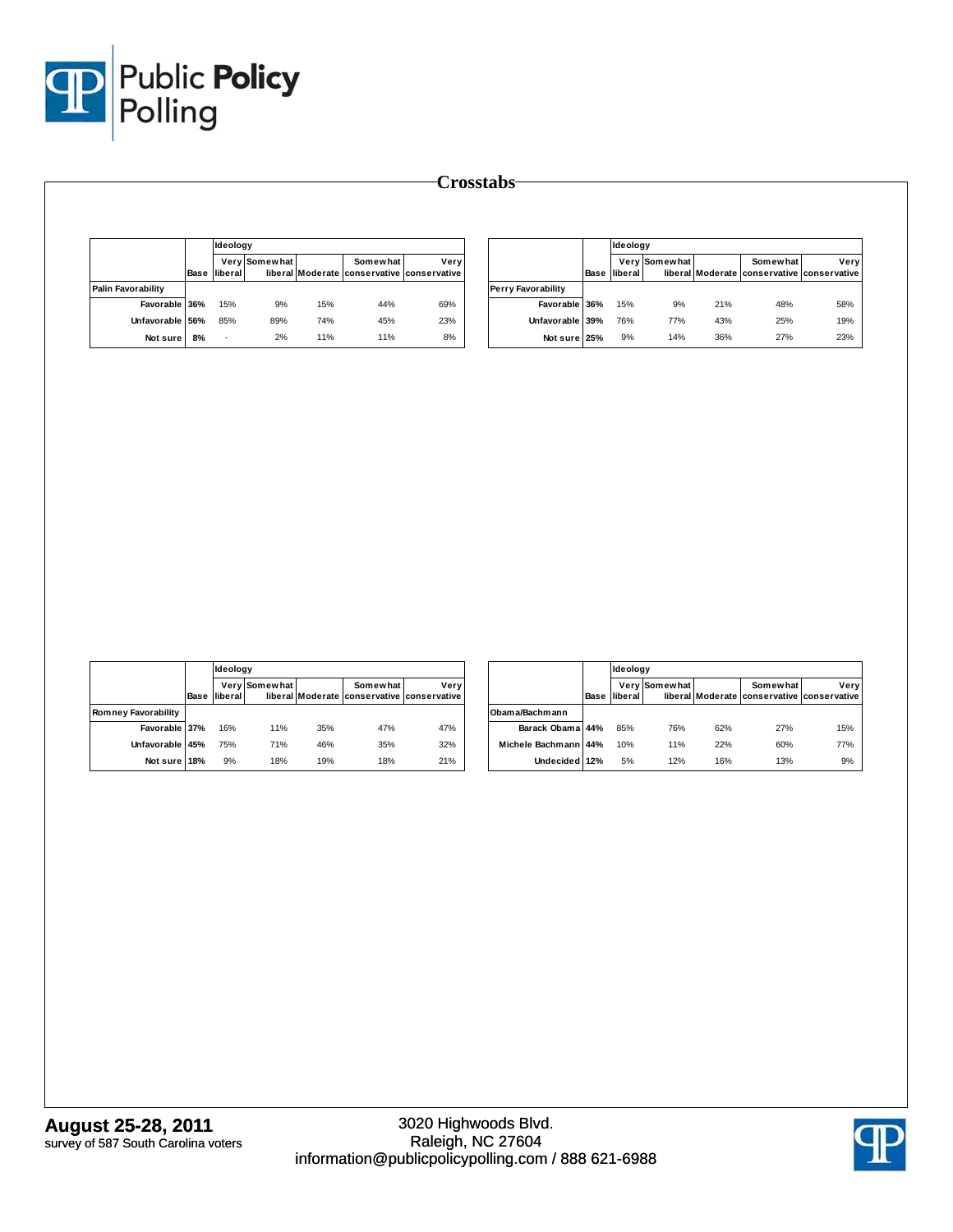

|                   |      | Ideoloav |                      |     |                                                        |      |  |  |
|-------------------|------|----------|----------------------|-----|--------------------------------------------------------|------|--|--|
|                   | Base | liberal  | <b>Very Somewhat</b> |     | Somewhat<br>liberal Moderate conservative conservative | Verv |  |  |
| Obama/Gingrich    |      |          |                      |     |                                                        |      |  |  |
| Barack Obama 44%  |      | 87%      | 74%                  | 64% | 25%                                                    | 15%  |  |  |
| Newt Gingrich 45% |      | 10%      | 15%                  | 21% | 60%                                                    | 80%  |  |  |
| Undecided 11%     |      | 2%       | 11%                  | 15% | 15%                                                    | 5%   |  |  |

|                  |      | Ideology |               |     |                                                        |      |  |  |
|------------------|------|----------|---------------|-----|--------------------------------------------------------|------|--|--|
|                  | Base | liberal  | Very Somewhat |     | Somewhat<br>liberal Moderate conservative conservative | Verv |  |  |
| Obam a/Palin     |      |          |               |     |                                                        |      |  |  |
| Barack Obama 45% |      | 87%      | 76%           | 64% | 28%                                                    | 15%  |  |  |
| Sarah Palin 45%  |      | 10%      | 15%           | 21% | 63%                                                    | 78%  |  |  |
| Undecided 10%    |      | 2%       | 9%            | 14% | 9%                                                     | 7%   |  |  |

|                  |      | Ideology |               |     |                                                        |      |  |  |
|------------------|------|----------|---------------|-----|--------------------------------------------------------|------|--|--|
|                  | Base | liberal  | Very Somewhat |     | Somewhat<br>liberal Moderate conservative conservative | Very |  |  |
| Obama/Perry      |      |          |               |     |                                                        |      |  |  |
| Barack Obama 41% |      | 87%      | 76%           | 56% | 22%                                                    | 12%  |  |  |
| Rick Perry 49%   |      | 10%      | 13%           | 25% | 69%                                                    | 84%  |  |  |
| Undecided 10%    |      | 2%       | 11%           | 19% | 9%                                                     | 4%   |  |  |

|                  |      | Ideology |               |     |                                                        |      |
|------------------|------|----------|---------------|-----|--------------------------------------------------------|------|
|                  | Base | liberal  | Very Somewhat |     | Somewhat<br>liberal Moderate conservative conservative | Very |
| Obama/Romney     |      |          |               |     |                                                        |      |
| Barack Obama 38% |      | 87%      | 76%           | 47% | 21%                                                    | 13%  |
| Mitt Romney 53%  |      | 10%      | 17%           | 36% | 69%                                                    | 83%  |
| <b>Undecided</b> | 9%   | 2%       | 7%            | 16% | 10%                                                    | 4%   |

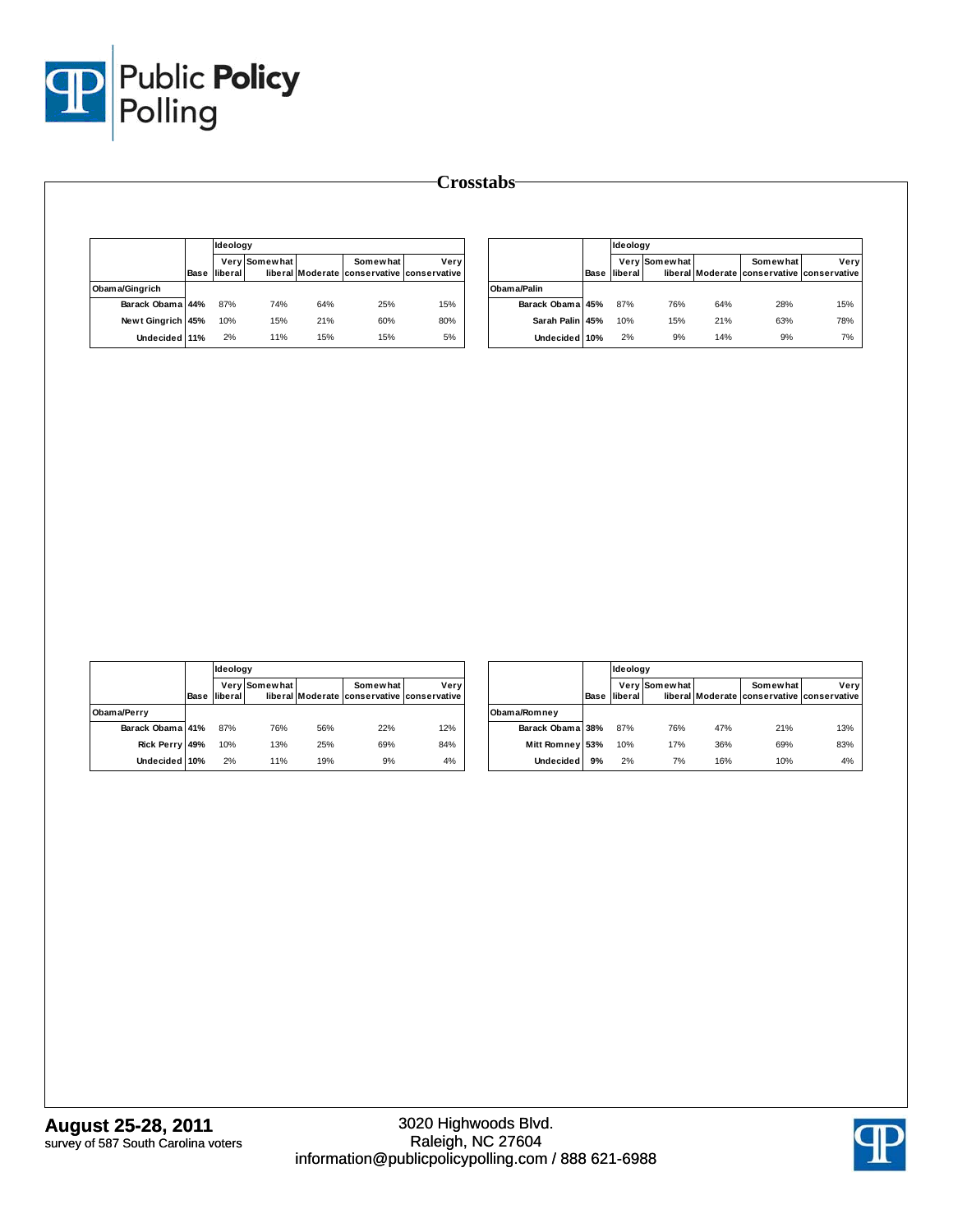

|                             |      | Ideology |               |     |                                                        |      |
|-----------------------------|------|----------|---------------|-----|--------------------------------------------------------|------|
|                             | Base | liberal  | Very Somewhat |     | Somewhat<br>liberal Moderate conservative conservative | Verv |
| <b>Colbert Favorability</b> |      |          |               |     |                                                        |      |
| Favorable 23%               |      | 32%      | 40%           | 29% | 24%                                                    | 3%   |
| Unfavorable 32%             |      | 31%      | 35%           | 28% | 30%                                                    | 36%  |
| Not sure 45%                |      | 37%      | 25%           | 43% | 45%                                                    | 60%  |

|                     |      |         |               |     |                                                        |      |  | Ideology |  |  |  |
|---------------------|------|---------|---------------|-----|--------------------------------------------------------|------|--|----------|--|--|--|
|                     | Base | liberal | Very Somewhat |     | Somewhat<br>liberal Moderate conservative conservative | Very |  |          |  |  |  |
| Obama/Perry/Colbert |      |         |               |     |                                                        |      |  |          |  |  |  |
| Barack Obama 36%    |      | 82%     | 66%           | 49% | 19%                                                    | 12%  |  |          |  |  |  |
| Rick Perry 43%      |      | 2%      | 10%           | 22% | 59%                                                    | 76%  |  |          |  |  |  |
| Stephen Colbert 12% |      | 15%     | 14%           | 14% | 15%                                                    | 5%   |  |          |  |  |  |
| <b>Undecided</b>    | 9%   | 1%      | 10%           | 15% | 8%                                                     | 6%   |  |          |  |  |  |

|                |     | Gender     |     |
|----------------|-----|------------|-----|
|                |     | Base Woman | Man |
| Obama Approval |     |            |     |
| Approve 41%    |     | 41%        | 40% |
| Disapprove     | 56% | 55%        | 56% |
| Not sure       | 4%  | 3%         | 5%  |

|                          |             | Gender |     |
|--------------------------|-------------|--------|-----|
|                          | <b>Base</b> | Woman  | Man |
| Bachmann<br>Favorability |             |        |     |
| Favorable 34%            |             | 33%    | 36% |
| Unfavorable 43%          |             | 45%    | 39% |
| Not sure                 | 23%         | 22%    | 24% |

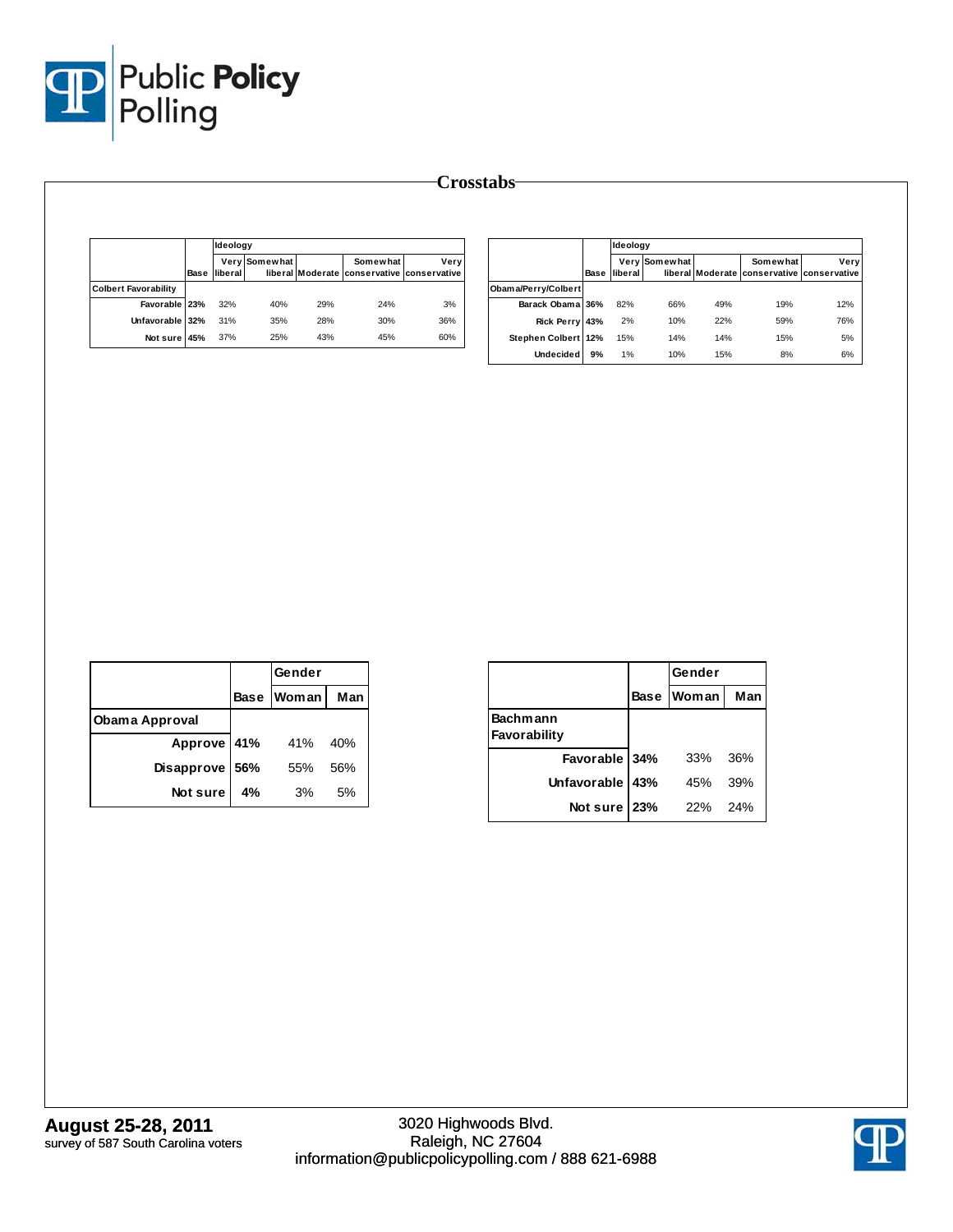

|                              | Gender     |     |
|------------------------------|------------|-----|
|                              | Base Woman | Man |
| <b>Gingrich Favorability</b> |            |     |
| Favorable 27%                | 25%        | 29% |
| Unfavorable 53%              | 50%        | 55% |
| Not sure 20%                 | 24%        | 15% |

|                           |    | Gender     |     |
|---------------------------|----|------------|-----|
|                           |    | Base Woman | Man |
| <b>Palin Favorability</b> |    |            |     |
| Favorable 36%             |    | 34%        | 38% |
| Unfavorable 56%           |    | 59%        | 52% |
| Not sure                  | 8% | 7%         | 9%  |

|                           | Gender     |     |
|---------------------------|------------|-----|
|                           | Base Woman | Man |
| <b>Perry Favorability</b> |            |     |
| Favorable 36%             | 35%        | 37% |
| Unfavorable 39%           | 36%        | 43% |
| Not sure 25%              | 29%        | 20% |

|                            |             | Gender       |     |
|----------------------------|-------------|--------------|-----|
|                            | <b>Base</b> | <b>Woman</b> | Man |
| <b>Romney Favorability</b> |             |              |     |
| Favorable 37%              |             | 37%          | 37% |
| Unfavorable   45%          |             | 43%          | 48% |
| Not sure                   | <b>18%</b>  | 21%          | 16% |

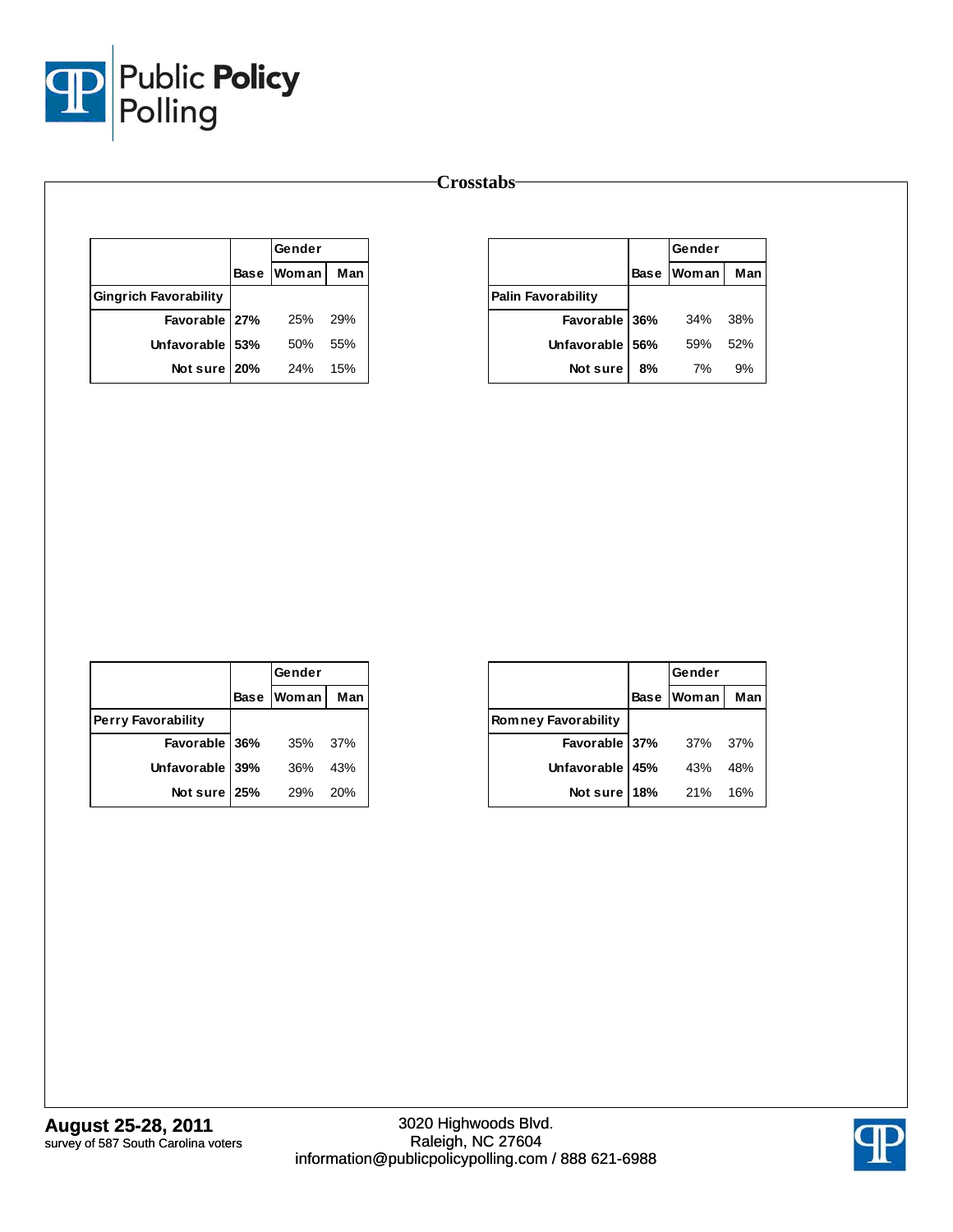

|                  |             | Gender       |     |
|------------------|-------------|--------------|-----|
|                  | <b>Base</b> | <b>Woman</b> | Man |
| Obama/Bachmann   |             |              |     |
| Barack Obama 44% |             | 45%          | 43% |
| Michele Bachmann | 44%         | 41%          | 47% |
| Undecided 12%    |             | 14%          | 9%  |

|                  |             | Gender |     |
|------------------|-------------|--------|-----|
|                  | <b>Base</b> | Woman  | Man |
| Obama/Gingrich   |             |        |     |
| Barack Obama 44% |             | 44%    | 43% |
| Newt Gingrich    | 45%         | 45%    | 46% |
| Undecided 11%    |             | 11%    | 11% |

|                  | Gender     |     |
|------------------|------------|-----|
|                  | Base Woman | Man |
| Obama/Palin      |            |     |
| Barack Obama 45% | 46%        | 44% |
| Sarah Palin 45%  | 44%        | 47% |
| Undecided 10%    | 10%        | 9%  |

|                   |             | Gender |     |
|-------------------|-------------|--------|-----|
|                   | <b>Base</b> | Woman  | Man |
| Obama/Perry       |             |        |     |
| Barack Obama 41%  |             | 39%    | 43% |
| <b>Rick Perry</b> | 49%         | 48%    | 51% |
| <b>Undecided</b>  | 10%         | 13%    | 6%  |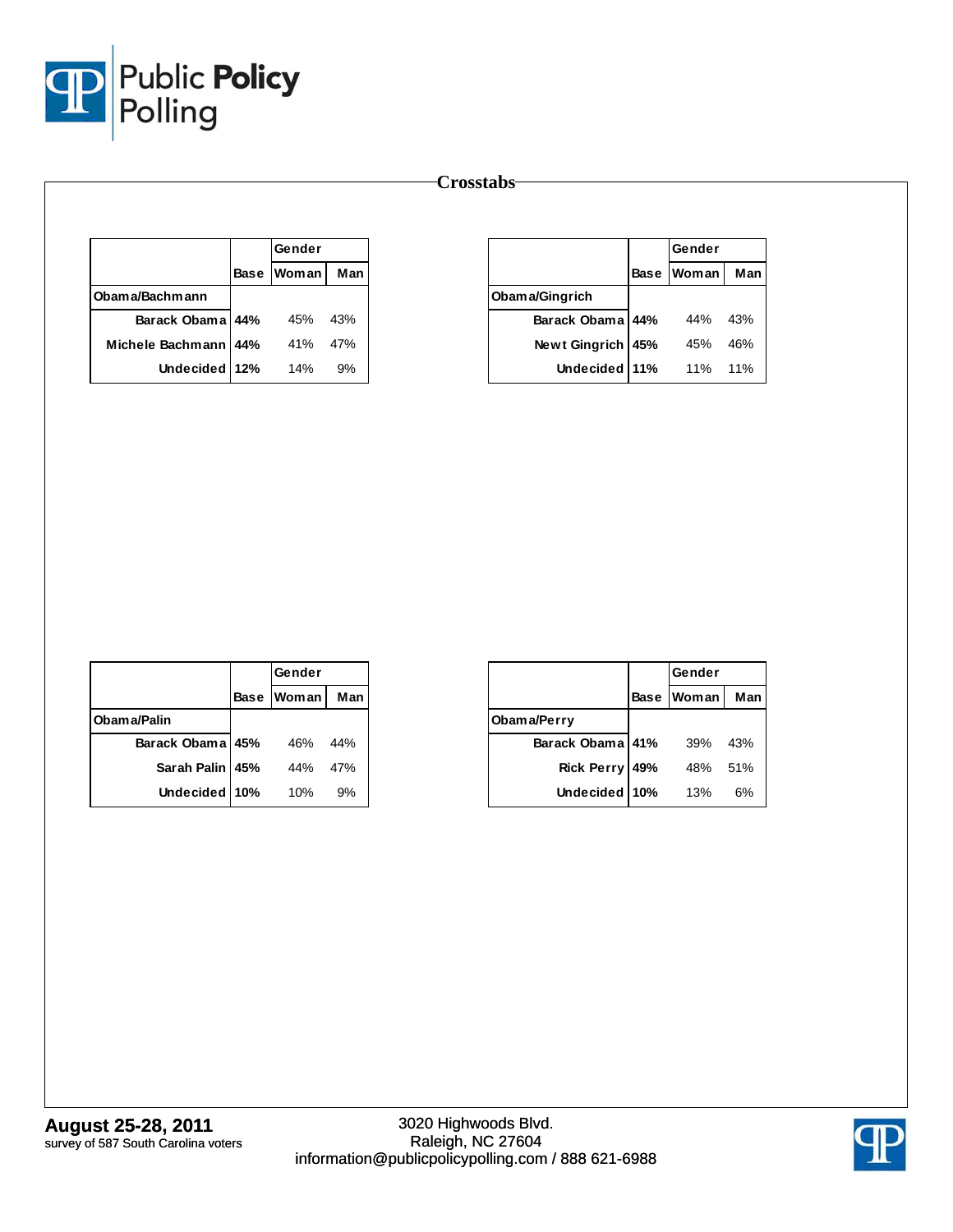

|                    |     | Gender            |     |
|--------------------|-----|-------------------|-----|
|                    |     | <b>Base Woman</b> | Man |
| Obama/Romney       |     |                   |     |
| Barack Obama 38%   |     | 38%               | 38% |
| <b>Mitt Romney</b> | 53% | 52%               | 54% |
| <b>Undecided</b>   | 9%  | 10%               | 8%  |

|                             |            | Gender       |     |  |
|-----------------------------|------------|--------------|-----|--|
|                             |            | Base   Woman | Man |  |
| <b>Colbert Favorability</b> |            |              |     |  |
| Favorable   23%             |            | 20%          | 27% |  |
| Unfavorable 32%             |            | 30%          | 34% |  |
| Not sure                    | <b>45%</b> | 50%          | 40% |  |

|                     |      | Gender |     |
|---------------------|------|--------|-----|
|                     | Base | Woman  | Man |
| Obama/Perry/Colbert |      |        |     |
| Barack Obama 36%    |      | 36%    | 36% |
| <b>Rick Perry</b>   | 43%  | 42%    | 43% |
| Stephen Colbert     | 12%  | 10%    | 14% |
| Undecided           | 9%   | 11%    | 7%  |

|                   |      | Party |     |                                       |
|-------------------|------|-------|-----|---------------------------------------|
|                   | Base |       |     | Democrat Republican Independent/Other |
| Obama Approval    |      |       |     |                                       |
| Approve 41%       |      | 86%   | 6%  | 34%                                   |
| <b>Disapprove</b> | 56%  | 11%   | 93% | 53%                                   |
| Not sure          | 4%   | 3%    | 1%  | 12%                                   |

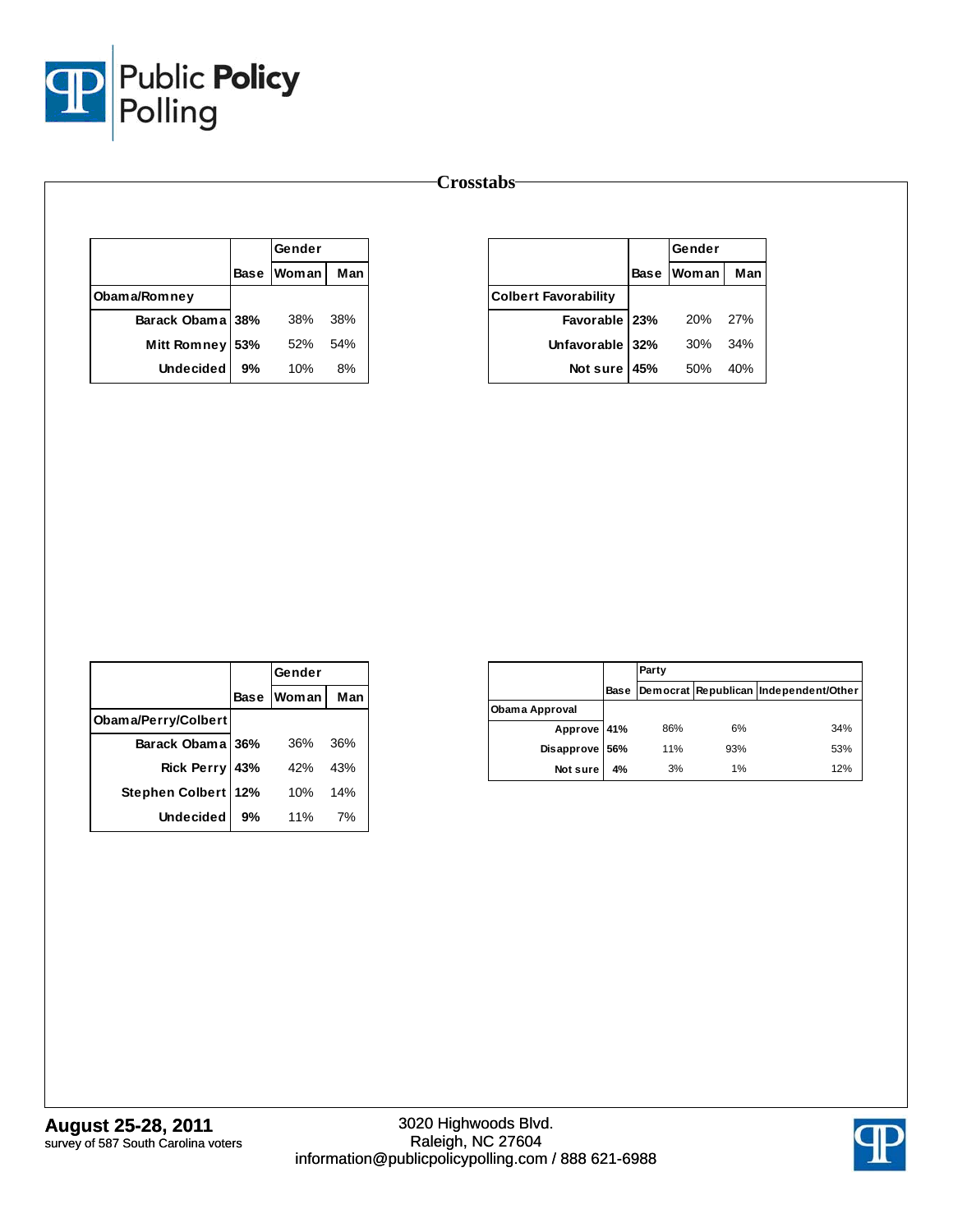

|                 |      | Party |     |                                       |                              |      | Party |     |                                       |
|-----------------|------|-------|-----|---------------------------------------|------------------------------|------|-------|-----|---------------------------------------|
|                 | Base |       |     | Democrat Republican Independent/Other |                              | Base |       |     | Democrat Republican Independent/Other |
| Bachmann        |      |       |     |                                       | <b>Gingrich Favorability</b> |      |       |     |                                       |
| Favorability    |      |       |     |                                       | Favorable 27%                |      | 13%   | 42% | 20%                                   |
| Favorable 34%   |      | 26%   | 45% | 26%                                   | Unfavorable 53%              |      | 71%   | 34% | 61%                                   |
| Unfavorable 43% |      | 58%   | 29% | 45%                                   | Not sure 20%                 |      | 16%   | 25% | 19%                                   |
| Not sure 23%    |      | 16%   | 26% | 29%                                   |                              |      |       |     |                                       |

|                           |      | Party |     |                                       |
|---------------------------|------|-------|-----|---------------------------------------|
|                           | Base |       |     | Democrat Republican Independent/Other |
| <b>Palin Favorability</b> |      |       |     |                                       |
| Favorable 36%             |      | 8%    | 62% | 28%                                   |
| Unfavorable               | 56%  | 87%   | 27% | 65%                                   |
| Not sure                  | 8%   | 5%    | 11% | 7%                                    |

|                           |      | Party |     |                                       |
|---------------------------|------|-------|-----|---------------------------------------|
|                           | Base |       |     | Democrat Republican Independent/Other |
| <b>Perry Favorability</b> |      |       |     |                                       |
| Favorable 36%             |      | 8%    | 61% | 31%                                   |
| Unfavorable 39%           |      | 70%   | 14% | 38%                                   |
| Not sure 25%              |      | 22%   | 25% | 31%                                   |

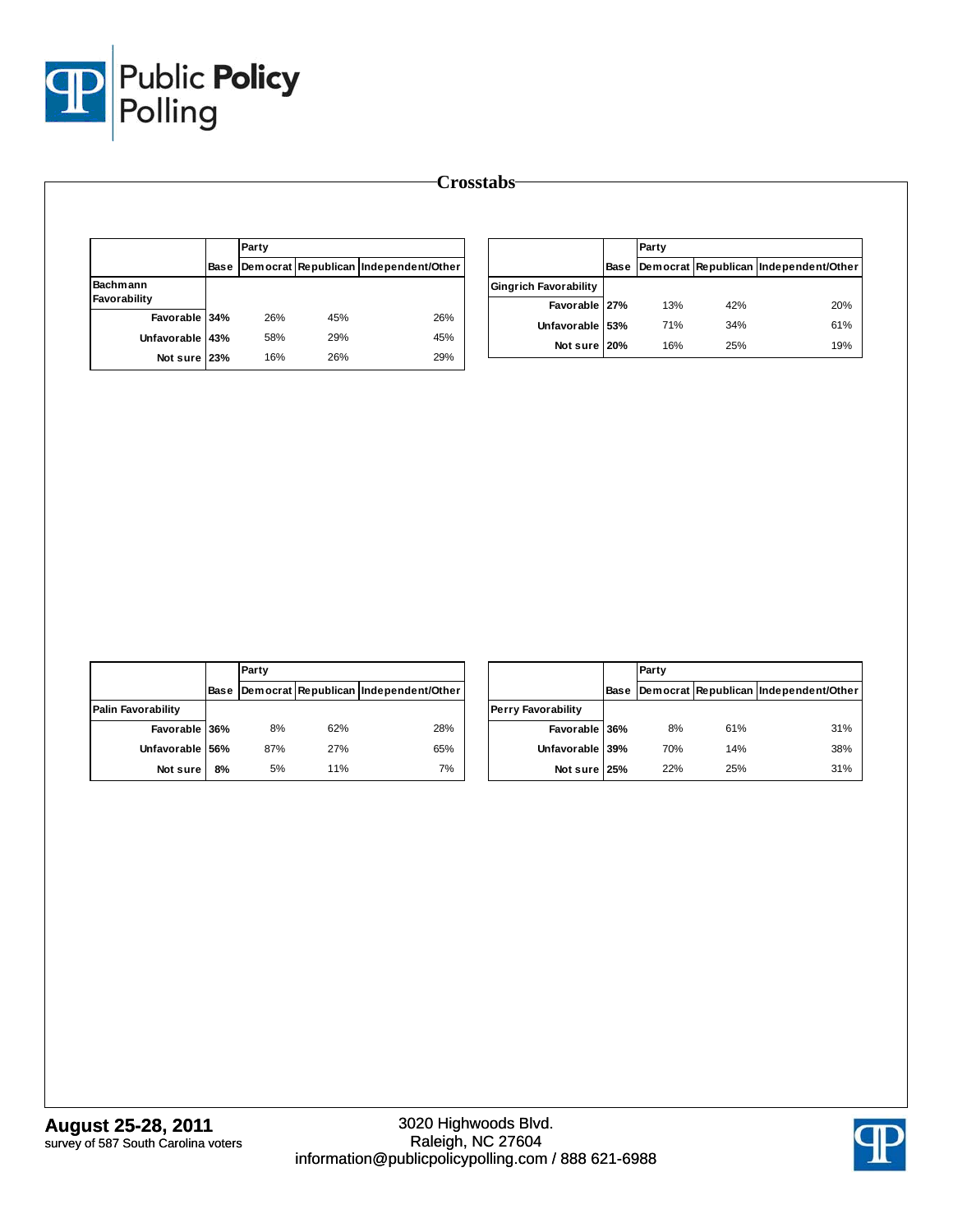

|                            |      | Party |     |                                       |                      | Party |     |                                            |  |
|----------------------------|------|-------|-----|---------------------------------------|----------------------|-------|-----|--------------------------------------------|--|
|                            | Base |       |     | Democrat Republican Independent/Other |                      |       |     | Base Democrat Republican Independent/Other |  |
| <b>Romney Favorability</b> |      |       |     |                                       | Obama/Bachmann       |       |     |                                            |  |
| Favorable 37%              |      | 15%   | 56% | 34%                                   | Barack Obama 44%     | 89%   | 9%  | 40%                                        |  |
| Unfavorable 45%            |      | 68%   | 26% | 44%                                   | Michele Bachmann 44% | 7%    | 81% | 30%                                        |  |
| Not sure 18%               |      | 17%   | 18% | 22%                                   | Undecided 12%        | 4%    | 11% | 29%                                        |  |

|                   |      | Party |     |                                       |
|-------------------|------|-------|-----|---------------------------------------|
|                   | Base |       |     | Democrat Republican Independent/Other |
| Obama/Gingrich    |      |       |     |                                       |
| Barack Obama 44%  |      | 89%   | 7%  | 42%                                   |
| Newt Gingrich 45% |      | 8%    | 82% | 31%                                   |
| Undecided 11%     |      | 3%    | 11% | 27%                                   |

|                  |      | Party |     |                                       |
|------------------|------|-------|-----|---------------------------------------|
|                  | Base |       |     | Democrat Republican Independent/Other |
| Obama/Palin      |      |       |     |                                       |
| Barack Obama 45% |      | 89%   | 9%  | 45%                                   |
| Sarah Palin 45%  |      | 9%    | 84% | 27%                                   |
| Undecided 10%    |      | 2%    | 7%  | 27%                                   |

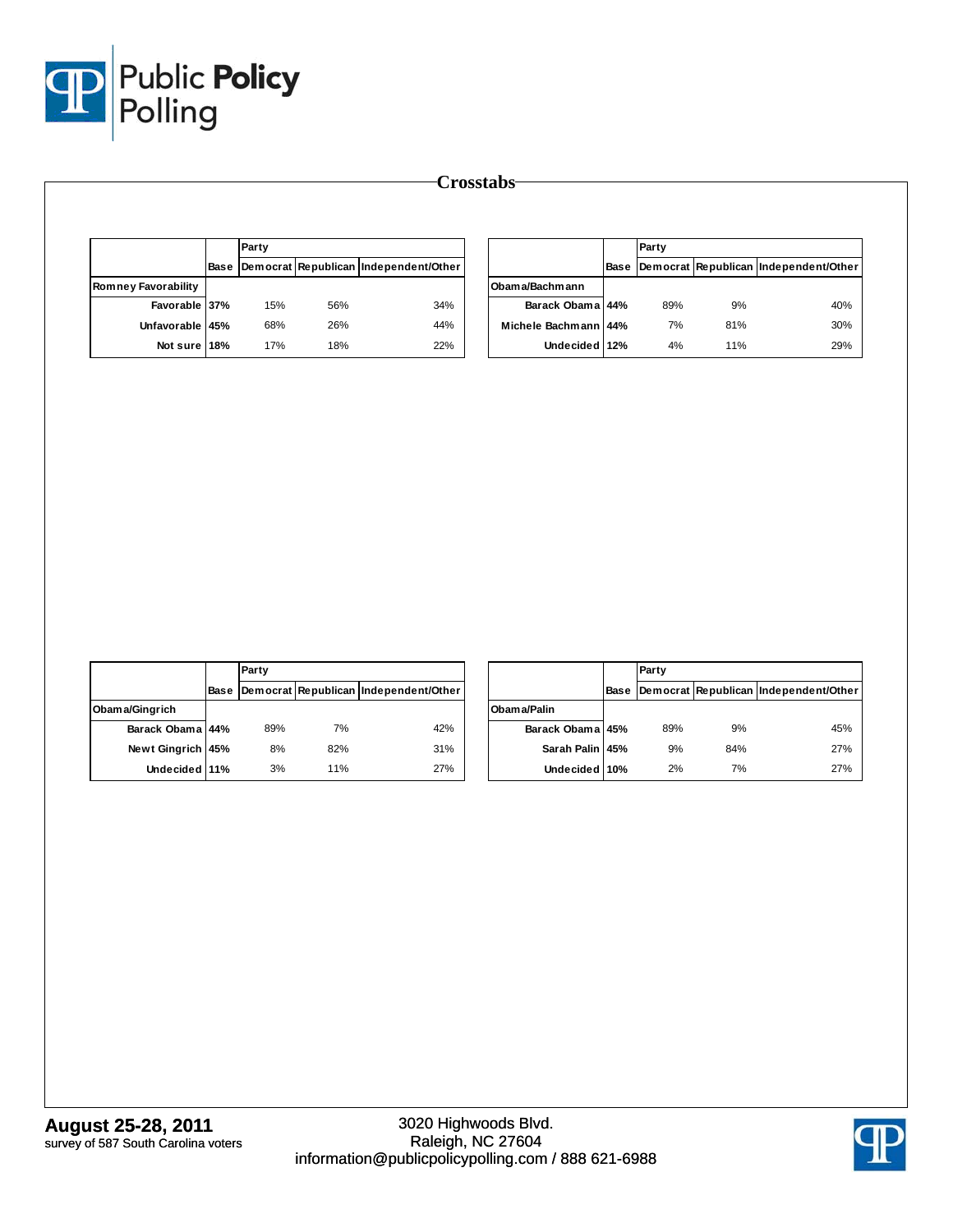

|                  |      | Party |     |                                       |                  |    | Party |     |                                            |
|------------------|------|-------|-----|---------------------------------------|------------------|----|-------|-----|--------------------------------------------|
|                  | Base |       |     | Democrat Republican Independent/Other |                  |    |       |     | Base Democrat Republican Independent/Other |
| Obama/Perry      |      |       |     |                                       | Obama/Romney     |    |       |     |                                            |
| Barack Obama 41% |      | 88%   | 4%  | 34%                                   | Barack Obama 38% |    | 86%   | 4%  | 28%                                        |
| Rick Perry 49%   |      | 9%    | 89% | 37%                                   | Mitt Romney 53%  |    | 10%   | 91% | 44%                                        |
| Undecided 10%    |      | 4%    | 7%  | 29%                                   | <b>Undecided</b> | 9% | 4%    | 5%  | 28%                                        |

|                             |             | Party |     |                                       |  |  |  |
|-----------------------------|-------------|-------|-----|---------------------------------------|--|--|--|
|                             | <b>Base</b> |       |     | Democrat Republican Independent/Other |  |  |  |
| <b>Colbert Favorability</b> |             |       |     |                                       |  |  |  |
| Favorable 23%               |             | 26%   | 15% | 33%                                   |  |  |  |
| Unfavorable 32%             |             | 39%   | 30% | 22%                                   |  |  |  |
| Not sure                    | 45%         | 34%   | 54% | 45%                                   |  |  |  |

|                     |      | Party |     |                                       |  |  |  |
|---------------------|------|-------|-----|---------------------------------------|--|--|--|
|                     | Base |       |     | Democrat Republican Independent/Other |  |  |  |
| Obama/Perry/Colbert |      |       |     |                                       |  |  |  |
| Barack Obama 36%    |      | 83%   | 4%  | 22%                                   |  |  |  |
| Rick Perry 43%      |      | 6%    | 80% | 27%                                   |  |  |  |
| Stephen Colbert 12% |      | 7%    | 10% | 24%                                   |  |  |  |
| <b>Undecided</b>    | 9%   | 4%    | 5%  | 27%                                   |  |  |  |

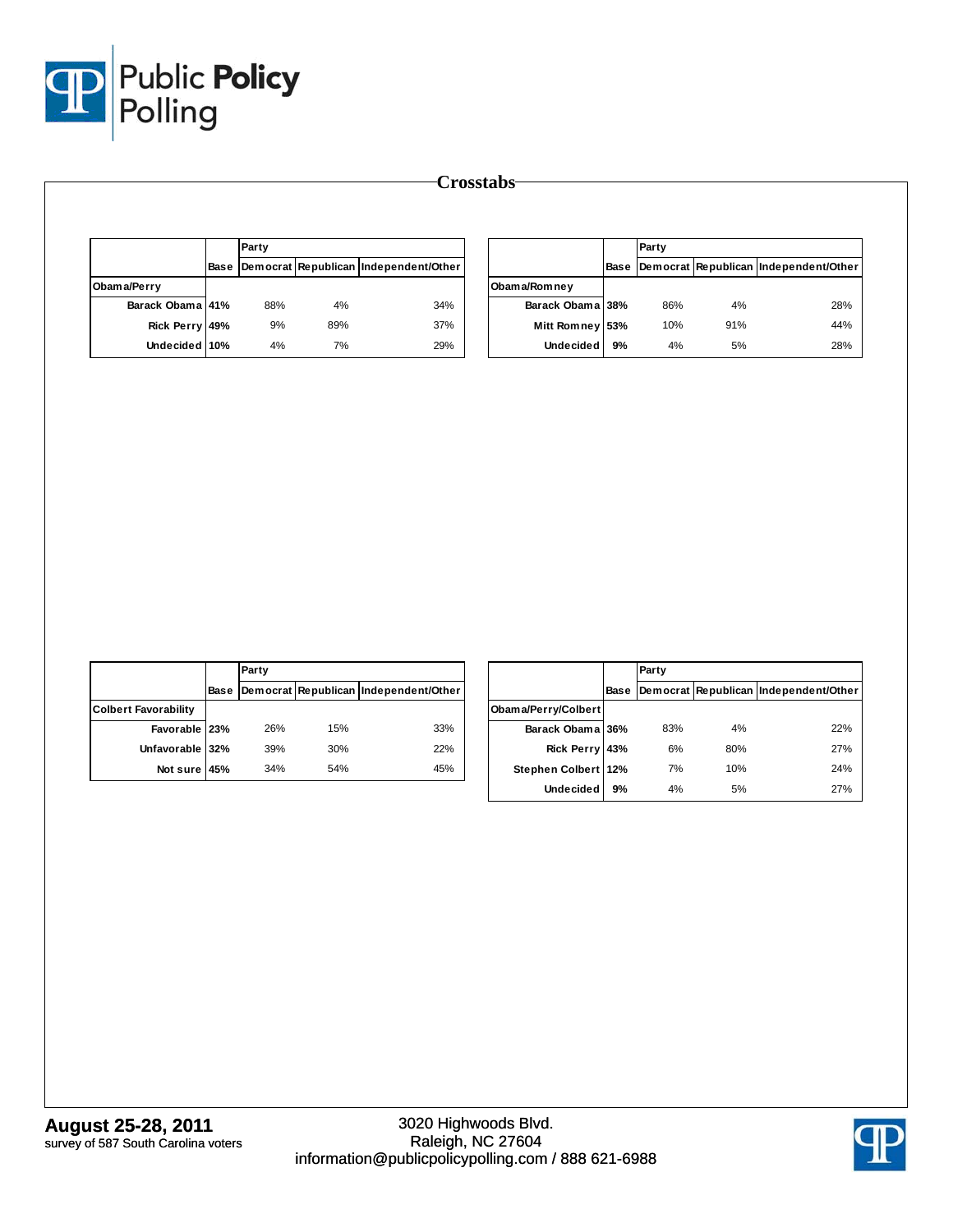

|                |      |      |                                  |     | <b>Crosstabs</b> |                    |             |
|----------------|------|------|----------------------------------|-----|------------------|--------------------|-------------|
|                |      | Race |                                  |     |                  |                    |             |
|                | Base |      | African-<br>White American Other |     |                  |                    | <b>Base</b> |
| Obama Approval |      |      |                                  |     |                  | <b>Bachmann</b>    |             |
| Approve 41%    |      | 25%  | 86%                              | 54% |                  | Favorability       |             |
| Disapprove 56% |      | 70%  | 11%                              | 42% |                  | Favorable          | 34%         |
| Not sure       | 4%   | 4%   | 3%                               | 3%  |                  | <b>Unfavorable</b> | 43%         |
|                |      |      |                                  |     |                  | Not sure 23%       |             |

|                                 |             | Race |                                         |     |
|---------------------------------|-------------|------|-----------------------------------------|-----|
|                                 | <b>Base</b> |      | African-<br><b>White American Other</b> |     |
| <b>Bachmann</b><br>Favorability |             |      |                                         |     |
| Favorable 34% 35%               |             |      | 27%                                     | 55% |
| Unfavorable 43% 41%             |             |      | 50%                                     | 27% |
| Not sure   23% 23%              |             |      | 23%                                     | 18% |

|                              | Race |                                       |     |
|------------------------------|------|---------------------------------------|-----|
|                              |      | African-<br>Base White American Other |     |
| <b>Gingrich Favorability</b> |      |                                       |     |
| Favorable $27\%$ 32%         |      | 12%                                   | 26% |
| Unfavorable 53% 47%          |      | 66%                                   | 71% |
| Not sure   20% 21%           |      | 22%                                   | 3%  |

|                    |             | Race |                                  |     |
|--------------------|-------------|------|----------------------------------|-----|
|                    | <b>Base</b> |      | African-<br>White American Other |     |
| Palin Favorability |             |      |                                  |     |
| Favorable 36%      |             | 45%  | 8%                               | 29% |
| Unfavorable 56%    |             | 46%  | 87%                              | 65% |
| Not sure           | 8%          | 9%   | 5%                               | 6%  |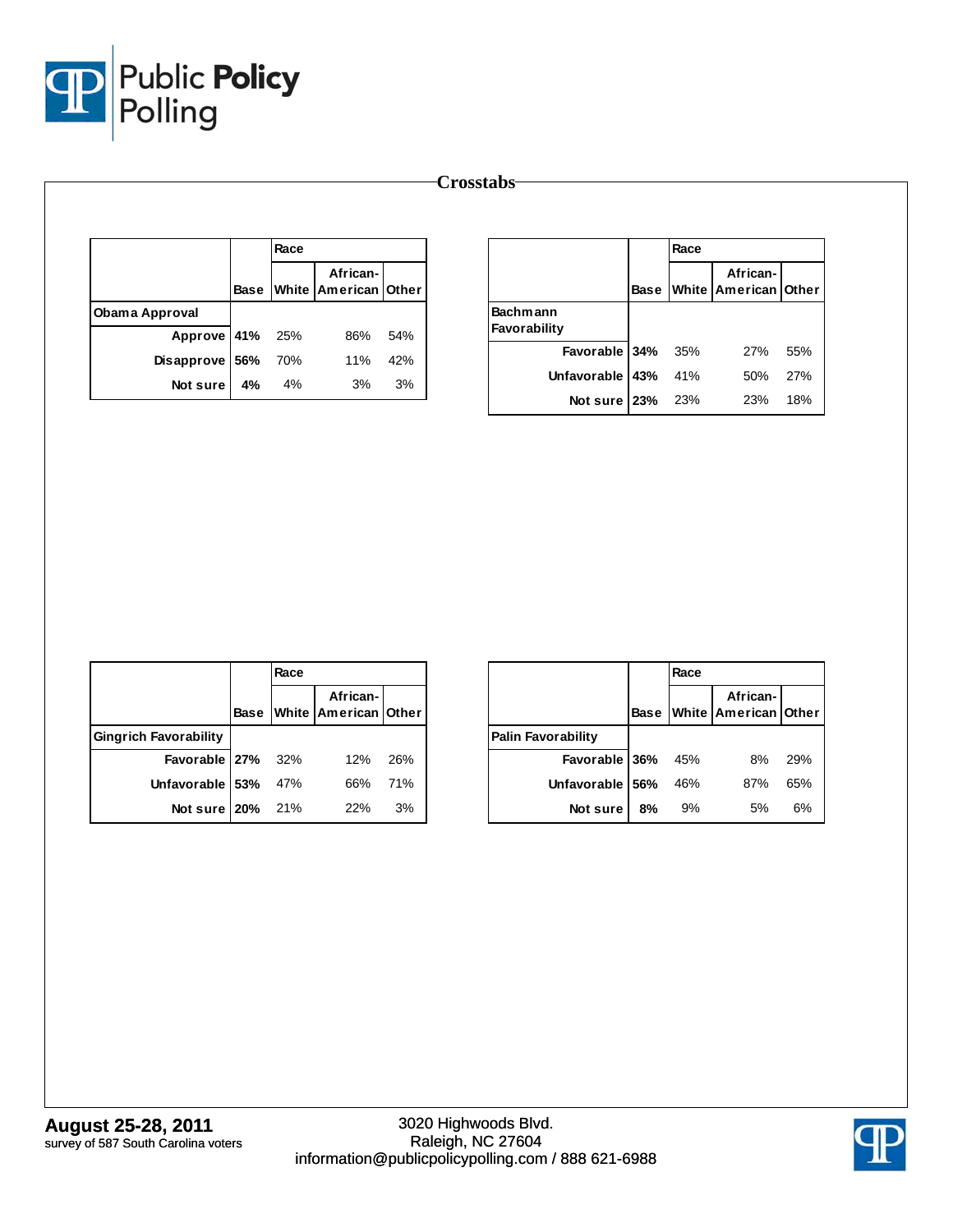

|                           |             | Race |                                  |     |                            |             | Race |                                  |
|---------------------------|-------------|------|----------------------------------|-----|----------------------------|-------------|------|----------------------------------|
|                           | <b>Base</b> |      | African-<br>White American Other |     |                            | <b>Base</b> |      | African-<br>White American Other |
| <b>Perry Favorability</b> |             |      |                                  |     | <b>Romney Favorability</b> |             |      |                                  |
| Favorable 36%             |             | 44%  | 11%                              | 27% | Favorable 37%              |             | 44%  | 14%                              |
| Unfavorable 39%           |             | 32%  | 63%                              | 44% | Unfavorable 45%            |             | 39%  | 62%                              |
| Not sure $25%$            |             | 24%  | 27%                              | 29% | Not sure 18%               |             | 17%  | 25%                              |

|                      |             | Race |                                  |     |
|----------------------|-------------|------|----------------------------------|-----|
|                      | <b>Base</b> |      | African-<br>White American Other |     |
| Obama/Bachmann       |             |      |                                  |     |
| Barack Obama 44% 28% |             |      | 90%                              | 64% |
| Michele Bachmann 44% |             | 57%  | 6%                               | 26% |
| Undecided 12%        |             | 15%  | $4\%$                            | 11% |

|                   |             | Race       |                                  |     |
|-------------------|-------------|------------|----------------------------------|-----|
|                   | <b>Base</b> |            | African-<br>White American Other |     |
| Obama/Gingrich    |             |            |                                  |     |
| Barack Obama 44%  |             | <b>29%</b> | 89%                              | 62% |
| Newt Gingrich 45% |             | 58%        | 8%                               | 32% |
| Undecided 11%     |             | 14%        | 4%                               | 6%  |



**August 25-28, 2011** survey of 587 South Carolina voters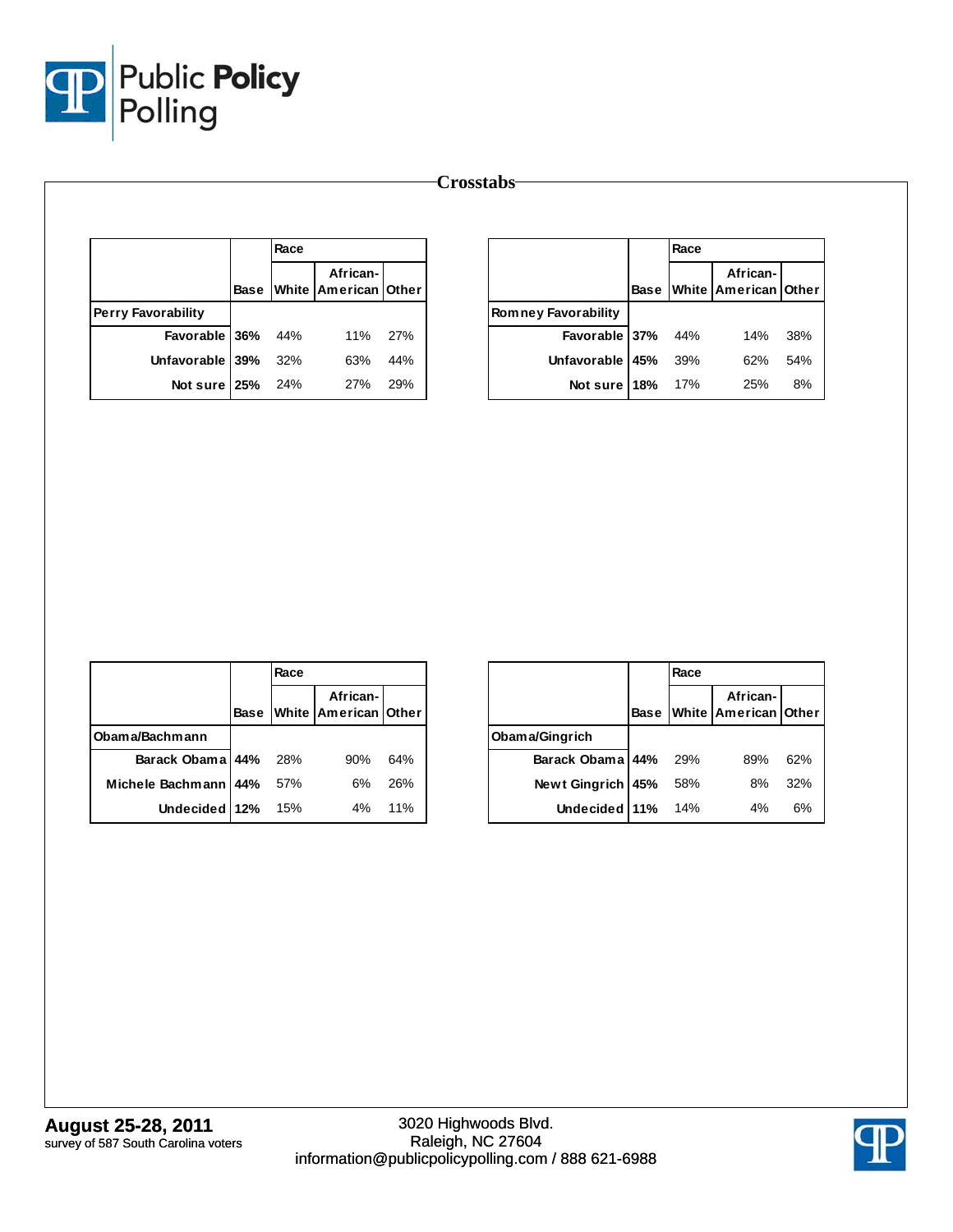

|                  |             |      |                                      |     | <b>Crosstabs</b>  |      |  |
|------------------|-------------|------|--------------------------------------|-----|-------------------|------|--|
|                  |             | Race |                                      |     |                   |      |  |
|                  | <b>Base</b> |      | African-<br>White   American   Other |     |                   | Base |  |
| Obama/Palin      |             |      |                                      |     | Obama/Perry       |      |  |
| Barack Obama 45% |             | 30%  | 90%                                  | 62% | Barack Obama 41%  |      |  |
| Sarah Palin 45%  |             | 58%  | 7%                                   | 35% | <b>Rick Perry</b> | 49%  |  |
| Undecided 10%    |             | 12%  | 4%                                   | 3%  | <b>Undecided</b>  | 10%  |  |

|                      |             | Race |                                        |     |
|----------------------|-------------|------|----------------------------------------|-----|
|                      | <b>Base</b> |      | White African-<br>White American Other |     |
| Obama/Perry          |             |      |                                        |     |
| Barack Obama 41% 24% |             |      | 90%                                    | 56% |
| Rick Perry 49%       |             | 63%  | 8%                                     | 38% |
| Undecided 10% 13%    |             |      | 2%                                     | 6%  |

|                      |             | Race |                                  |     |
|----------------------|-------------|------|----------------------------------|-----|
|                      | <b>Base</b> |      | African-<br>White American Other |     |
| Obama/Romney         |             |      |                                  |     |
| Barack Obama 38% 23% |             |      | 84%                              | 53% |
| Mitt Romney 53%      |             | 67%  | 10%                              | 41% |
| <b>Undecided</b>     | 9%          | 10%  | 5%                               | 6%  |

|                             |             | Race |                                         |     |
|-----------------------------|-------------|------|-----------------------------------------|-----|
|                             | <b>Base</b> |      | African-<br><b>White American Other</b> |     |
| <b>Colbert Favorability</b> |             |      |                                         |     |
| Favorable   23%             |             | 25%  | 17%                                     | 17% |
| Unfavorable 32%             |             | 29%  | 40%                                     | 39% |
| Not sure $45%$              |             | 46%  | 44%                                     | 44% |

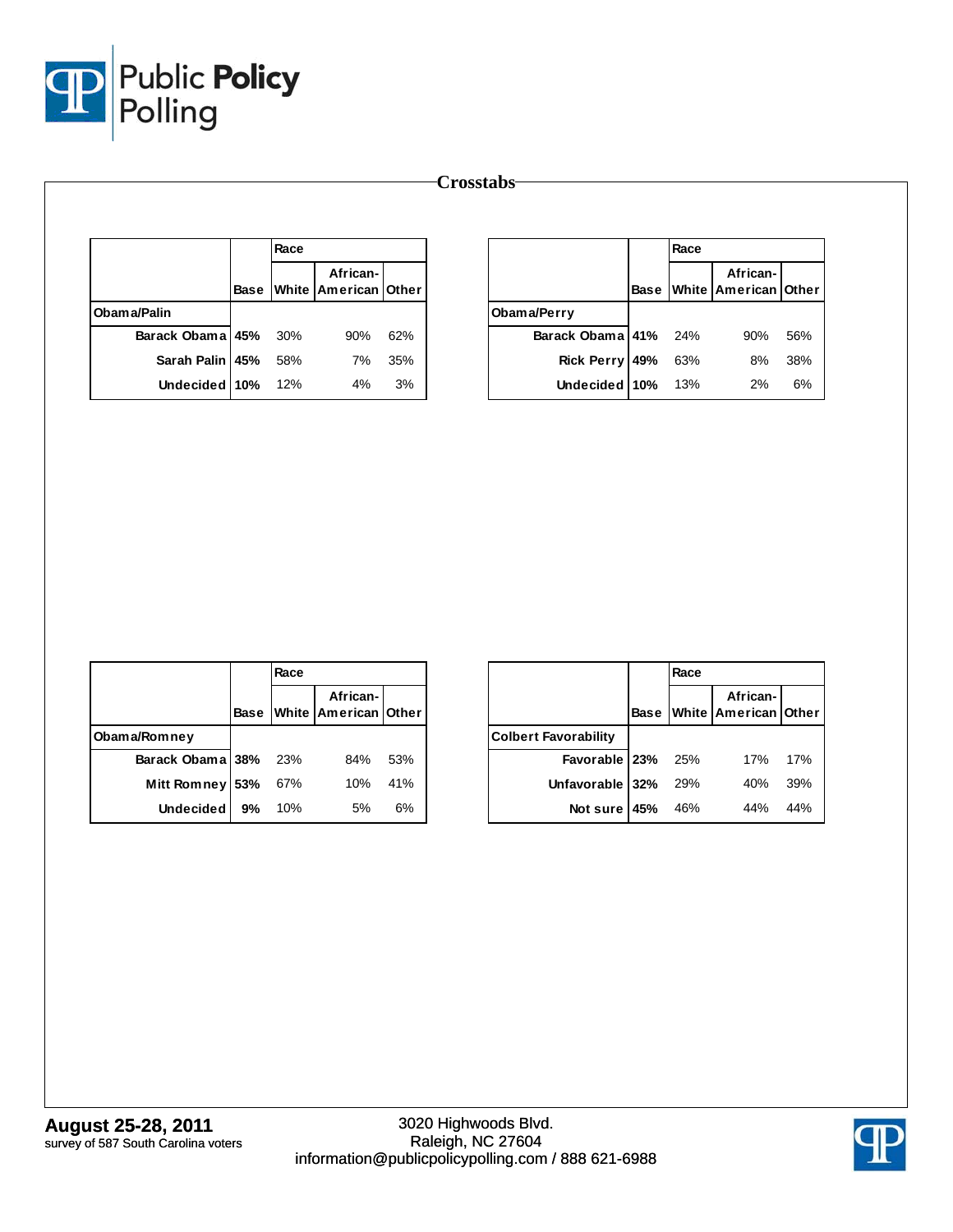

|                       |             | Race |                                  |     |  |  |  |  |
|-----------------------|-------------|------|----------------------------------|-----|--|--|--|--|
|                       | <b>Base</b> |      | African-<br>White American Other |     |  |  |  |  |
| Obama/Perry/Colbert   |             |      |                                  |     |  |  |  |  |
| Barack Obama 36%      |             | 19%  | 89%                              | 50% |  |  |  |  |
| <b>Rick Perry</b>     | 43%         | 55%  | 6%                               | 33% |  |  |  |  |
| Stephen Colbert   12% |             | 15%  | 3%                               | 6%  |  |  |  |  |
| Undecided             | 9%          | 11%  | 2%                               | 11% |  |  |  |  |

|                            |             | Age |  |                                               |
|----------------------------|-------------|-----|--|-----------------------------------------------|
|                            | <b>Base</b> |     |  | 18 to 30 to 46 to Older  <br>29 45 65 than 65 |
| Obama Approval             |             |     |  |                                               |
| Approve 41% 57% 38% 40%    |             |     |  | 30%                                           |
| Disapprove 56% 39% 58% 57% |             |     |  | 66%                                           |
| Not sure 4% 5% 4% 4%       |             |     |  | 4%                                            |

|                                 |             | Age                 |               |       |                     |
|---------------------------------|-------------|---------------------|---------------|-------|---------------------|
|                                 | <b>Base</b> | 18 to $\vert$<br>29 | $30$ to<br>45 | 46 to | Older<br>65 than 65 |
| <b>Bachmann</b><br>Favorability |             |                     |               |       |                     |
| <b>Favorable 34%</b> 38% 27%    |             |                     |               | 38%   | 35%                 |
| Unfavorable                     | 43%         | 47% 35%             |               | 45%   | 46%                 |
| Not sure 23%                    |             | 16% 39%             |               | 17%   | 19%                 |

|                                  |             | Age             |                          |       |                     |
|----------------------------------|-------------|-----------------|--------------------------|-------|---------------------|
|                                  | <b>Base</b> | 29 <sub>l</sub> | 18 to 30 to 46 to<br>451 |       | Older<br>65 than 65 |
| <b>Gingrich Favorability</b>     |             |                 |                          |       |                     |
| <b>Favorable 27%</b> 24% 25% 28% |             |                 |                          |       | 33%                 |
| Unfavorable 53% 53% 46%          |             |                 |                          | - 56% | 55%                 |
| Not sure 20% 22% 29% 16%         |             |                 |                          |       | 13%                 |

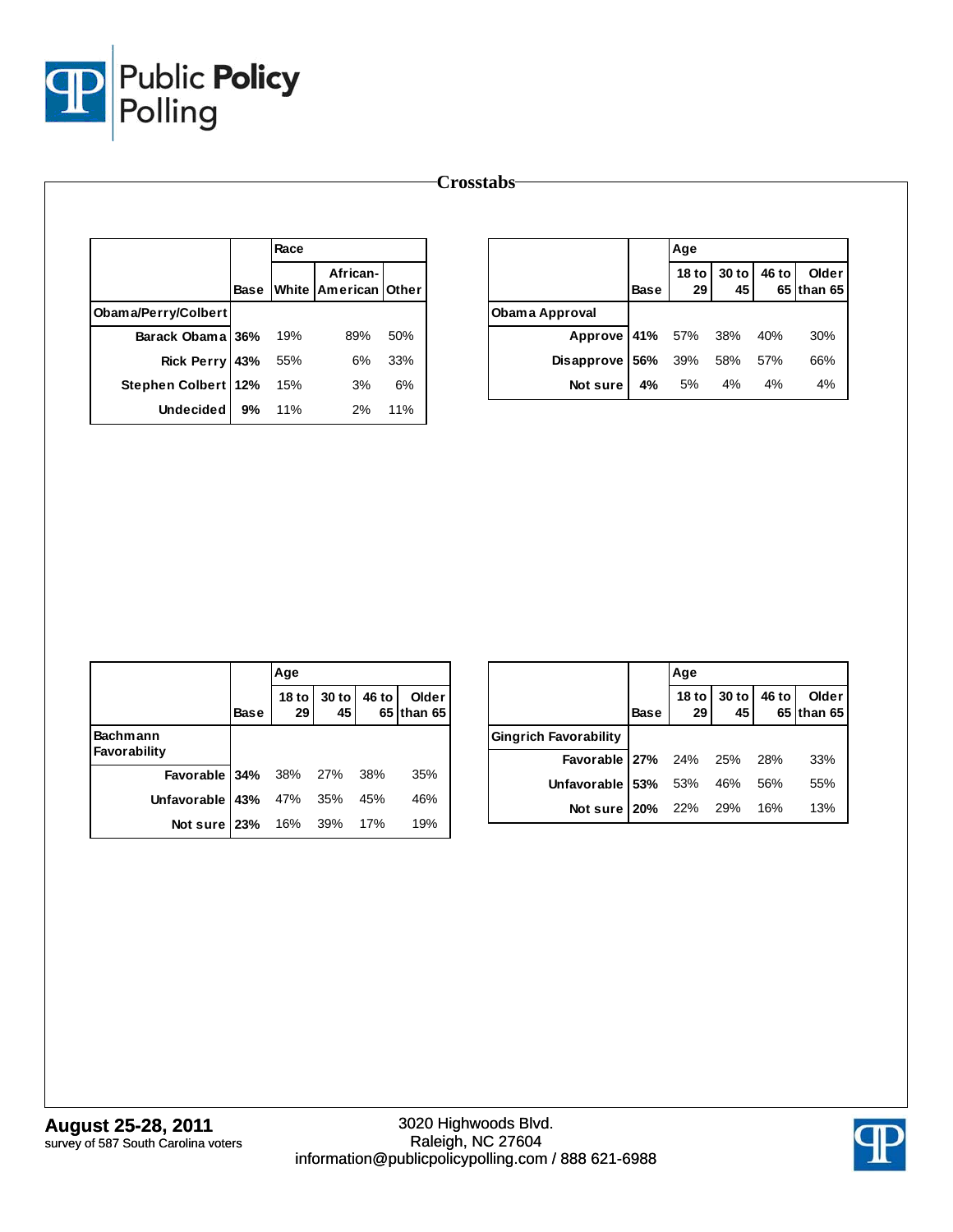

| $30$ to<br>46 to<br>Older<br>18 <sub>to</sub><br>65 than 65<br>29<br>45<br><b>Base</b><br><b>Palin Favorability</b><br><b>Perry Favorability</b> | <b>Base</b>   | 18 to $\vert$ | 30 to |       |                     |
|--------------------------------------------------------------------------------------------------------------------------------------------------|---------------|---------------|-------|-------|---------------------|
|                                                                                                                                                  |               | 29            | 45    | 46 to | Older<br>65 than 65 |
|                                                                                                                                                  |               |               |       |       |                     |
| Favorable 36%<br>36%<br>34%<br>36%<br>37%                                                                                                        | Favorable 36% | 24%           | 33%   | 36%   | 51%                 |
| 61%<br>53%<br>Unfavorable 56%<br>58%<br>54%<br>Unfavorable 39%                                                                                   |               | 51%           | 30%   | 44%   | 30%                 |
| 11%<br>7%<br>5%<br>10%<br>8%<br>Not sure                                                                                                         | Not sure 25%  | 24%           | 37%   | 20%   | 18%                 |

|                                    |             | Age |  |                                             |
|------------------------------------|-------------|-----|--|---------------------------------------------|
|                                    | <b>Base</b> |     |  | 18 to 30 to 46 to Older<br>29 45 65 than 65 |
| <b>Romney Favorability</b>         |             |     |  |                                             |
| <b>Favorable 37%</b> 38% 41% 31%   |             |     |  | 42%                                         |
| <b>Unfavorable 45%</b> 51% 38% 49% |             |     |  | 40%                                         |
| <b>Not sure 18%</b> 11% 21% 20%    |             |     |  | 18%                                         |

|                                    |             | Age                    |                 |       |                     |
|------------------------------------|-------------|------------------------|-----------------|-------|---------------------|
|                                    | <b>Base</b> | 18 <sub>to</sub><br>29 | $30$ to<br>$45$ | 46 to | Older<br>65 than 65 |
| Obama/Bachmann                     |             |                        |                 |       |                     |
| Barack Obama 44% 57% 46% 42%       |             |                        |                 |       | 32%                 |
| Michele Bachmann   44% 36% 39% 46% |             |                        |                 |       | 55%                 |
| Undecided 12% 7% 14% 12%           |             |                        |                 |       | 13%                 |

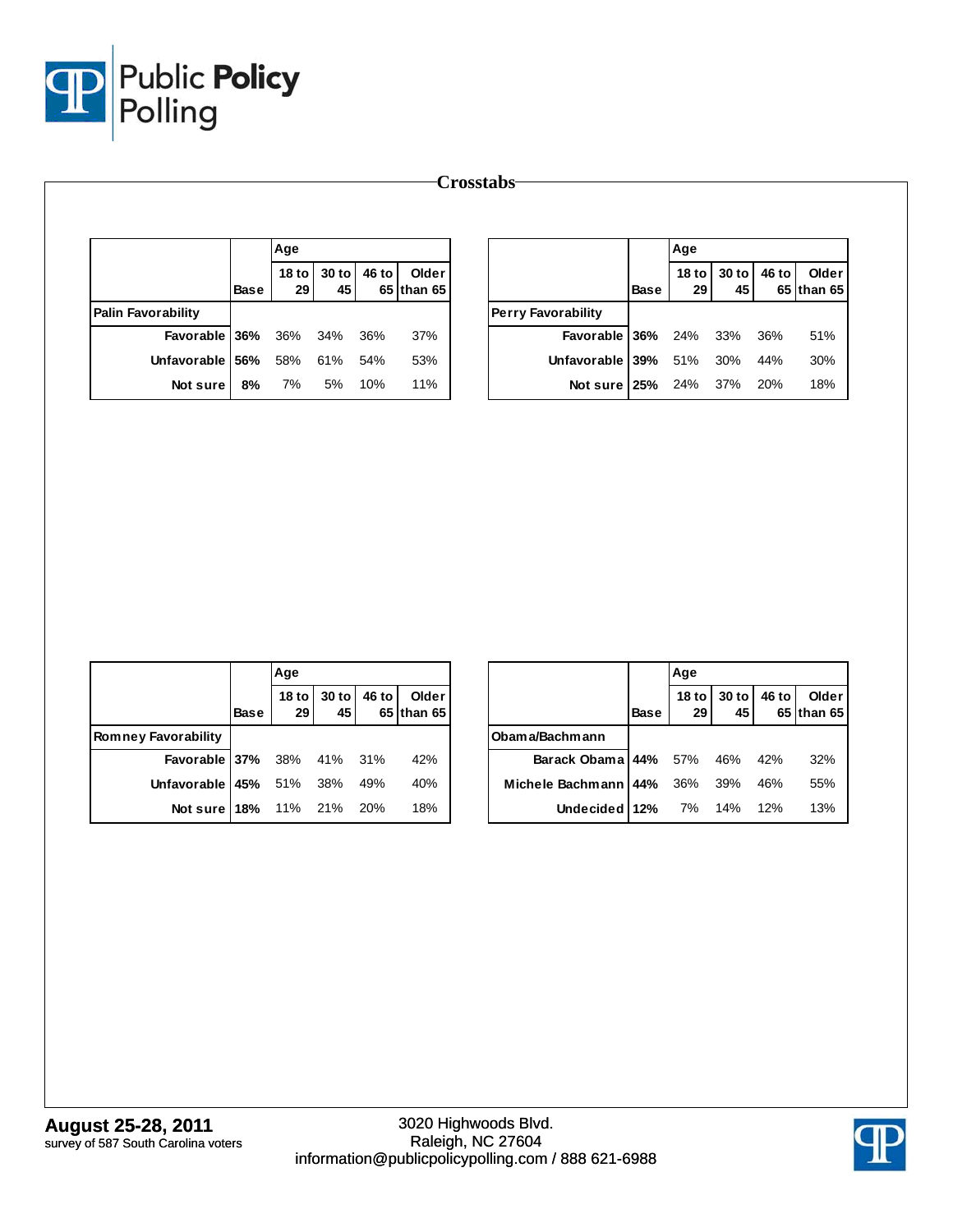

|                   |             | Age                    |             |       |                     |                  |             | Age                    |             |       |                     |
|-------------------|-------------|------------------------|-------------|-------|---------------------|------------------|-------------|------------------------|-------------|-------|---------------------|
|                   | <b>Base</b> | 18 <sub>to</sub><br>29 | 30 to<br>45 | 46 to | Older<br>65 than 65 |                  | <b>Base</b> | 18 <sub>to</sub><br>29 | 30 to<br>45 | 46 to | Older<br>65 than 65 |
| Obama/Gingrich    |             |                        |             |       |                     | Obama/Palin      |             |                        |             |       |                     |
| Barack Obama 44%  |             | 51%                    | 46%         | 44%   | 32%                 | Barack Obama 45% |             | 56%                    | 46%         | 45%   | 33%                 |
| Newt Gingrich 45% |             | 42%                    | 39%         | 46%   | 55%                 | Sarah Palin 45%  |             | 38%                    | 43%         | 47%   | 54%                 |
| Undecided 11%     |             | 7%                     | 14%         | 10%   | 13%                 | Undecided   10%  |             | 7%                     | 11%         | 9%    | 13%                 |

|                              |             | Age |                            |     |                     |
|------------------------------|-------------|-----|----------------------------|-----|---------------------|
|                              | <b>Base</b> |     | 18 to 30 to 46 to 29 45 65 |     | Older<br>65 than 65 |
| Obama/Perry                  |             |     |                            |     |                     |
| Barack Obama 41% 53% 39% 39% |             |     |                            |     | 32%                 |
| Rick Perry 49% 38% 47% 50%   |             |     |                            |     | 63%                 |
| Undecided $10\%$ 9% 13%      |             |     |                            | 10% | 6%                  |

|                              |             | Age         |                   |       |                     |
|------------------------------|-------------|-------------|-------------------|-------|---------------------|
|                              | <b>Base</b> | 29          | 18 to 30 to<br>45 | 46 to | Older<br>65 than 65 |
| Obama/Romney                 |             |             |                   |       |                     |
| Barack Obama 38% 53% 33% 38% |             |             |                   |       | 31%                 |
| <b>Mitt Romney</b>           | <b>53%</b>  | 42% 53% 55% |                   |       | 58%                 |
| <b>Undecided</b>             | 9%          | 4% 14%      |                   | 6%    | 11%                 |